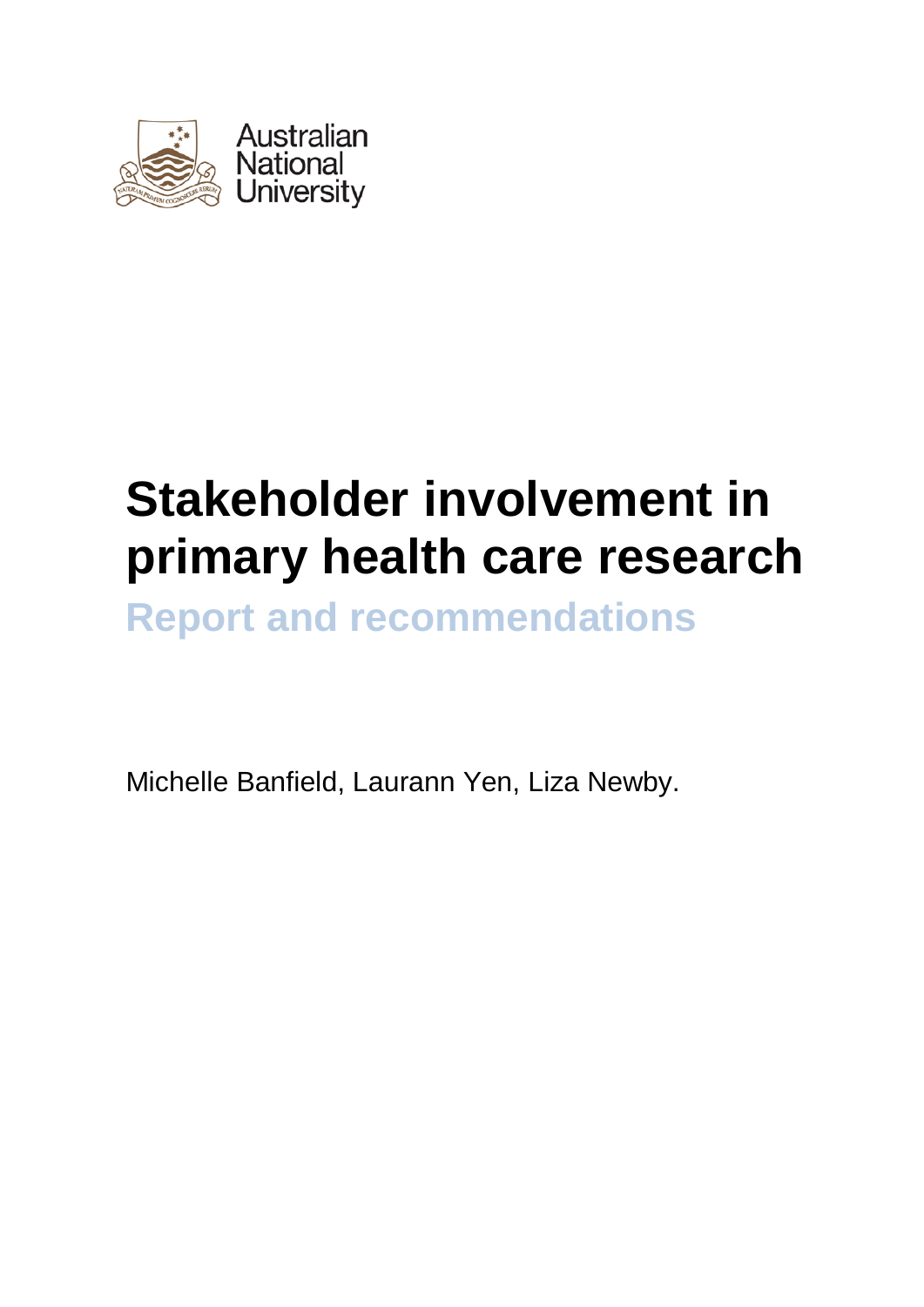#### ACKNOWLEDGEMENTS

This research is a project of the Australian Primary Health Care Research Institute, which is supported by a grant from the Australian Government Department of Health and Ageing. The information and opinions contained in it do not necessarily reflect the views or policy of the Australian Primary Health Care Research Institute or the Australian Government Department of Health and Ageing.

#### CITATION

Banfield M, Yen L & Newby L. (2011) *Stakeholder involvement in primary health care research. Report and recommendations.* Australian Primary Health Care Research Institute: Canberra.

Australian Primary Health Care Research Institute

The Australian National University

Acton ACT 0200 Australia

- T 61 2 6125 6547
- F 61 2 6230 0525
- E aphcri@anu.edu.au

http://www.anu.edu.au/aphcri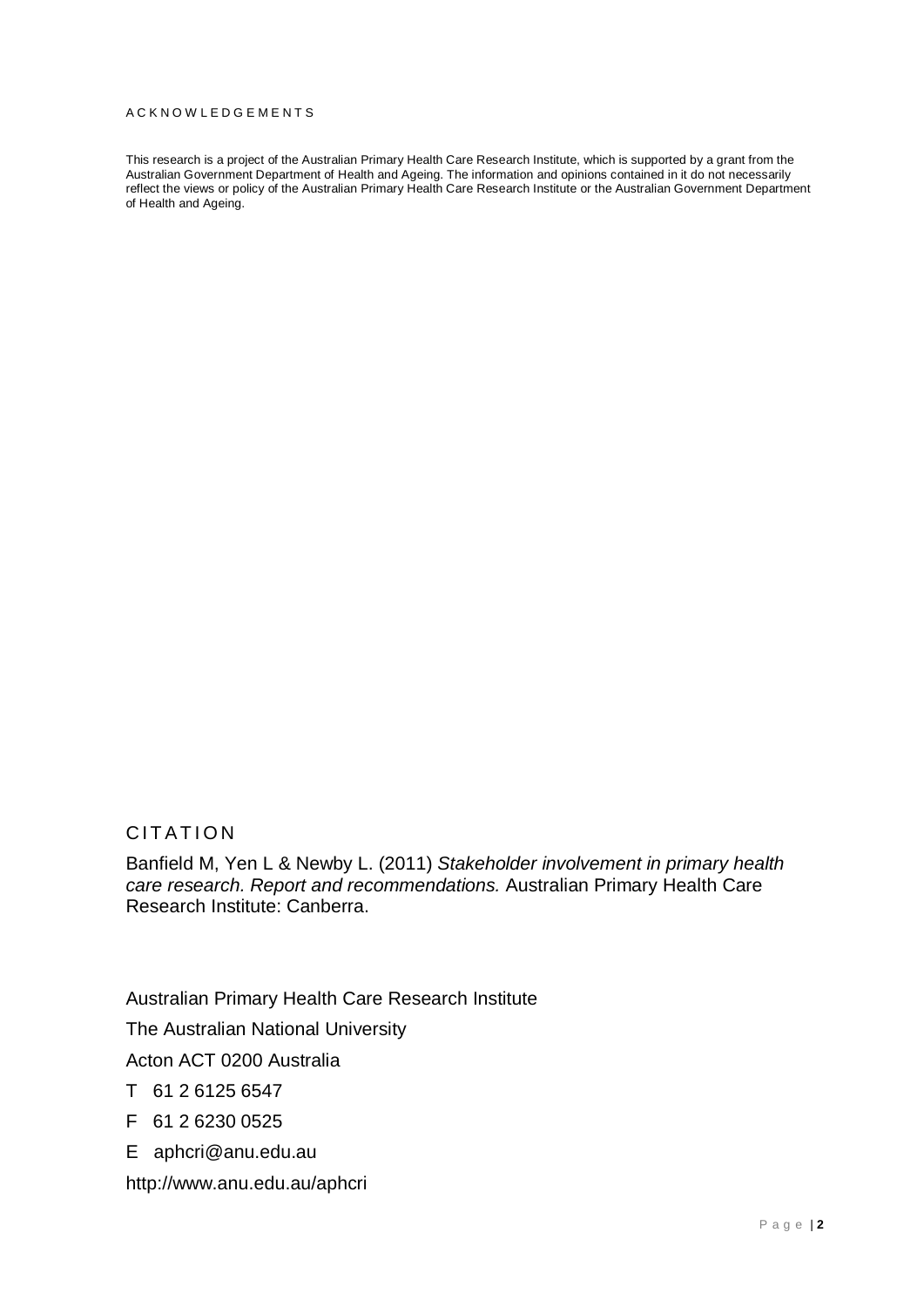# CONTENTS

| Part 1. |                                                                         |  |  |  |  |  |
|---------|-------------------------------------------------------------------------|--|--|--|--|--|
| 1.1     |                                                                         |  |  |  |  |  |
| 1.2     |                                                                         |  |  |  |  |  |
| 1.3     |                                                                         |  |  |  |  |  |
| 1.4     |                                                                         |  |  |  |  |  |
|         |                                                                         |  |  |  |  |  |
|         |                                                                         |  |  |  |  |  |
|         |                                                                         |  |  |  |  |  |
|         |                                                                         |  |  |  |  |  |
|         |                                                                         |  |  |  |  |  |
|         | The importance of training and support for consumers and researchers 11 |  |  |  |  |  |
|         |                                                                         |  |  |  |  |  |
| 1.5     |                                                                         |  |  |  |  |  |
| 1.6     |                                                                         |  |  |  |  |  |
| Part 2. |                                                                         |  |  |  |  |  |
| 2.1     |                                                                         |  |  |  |  |  |
|         |                                                                         |  |  |  |  |  |
|         |                                                                         |  |  |  |  |  |
|         |                                                                         |  |  |  |  |  |
| 2.2     |                                                                         |  |  |  |  |  |
|         |                                                                         |  |  |  |  |  |
|         |                                                                         |  |  |  |  |  |
| 2.3     |                                                                         |  |  |  |  |  |
| Part 3. |                                                                         |  |  |  |  |  |
| 3.1     |                                                                         |  |  |  |  |  |
| 3.2     |                                                                         |  |  |  |  |  |
| 3.3     |                                                                         |  |  |  |  |  |
| Part 4. |                                                                         |  |  |  |  |  |
| 4.1     |                                                                         |  |  |  |  |  |
| 4.2     |                                                                         |  |  |  |  |  |
|         |                                                                         |  |  |  |  |  |
|         |                                                                         |  |  |  |  |  |
|         |                                                                         |  |  |  |  |  |
|         |                                                                         |  |  |  |  |  |
|         |                                                                         |  |  |  |  |  |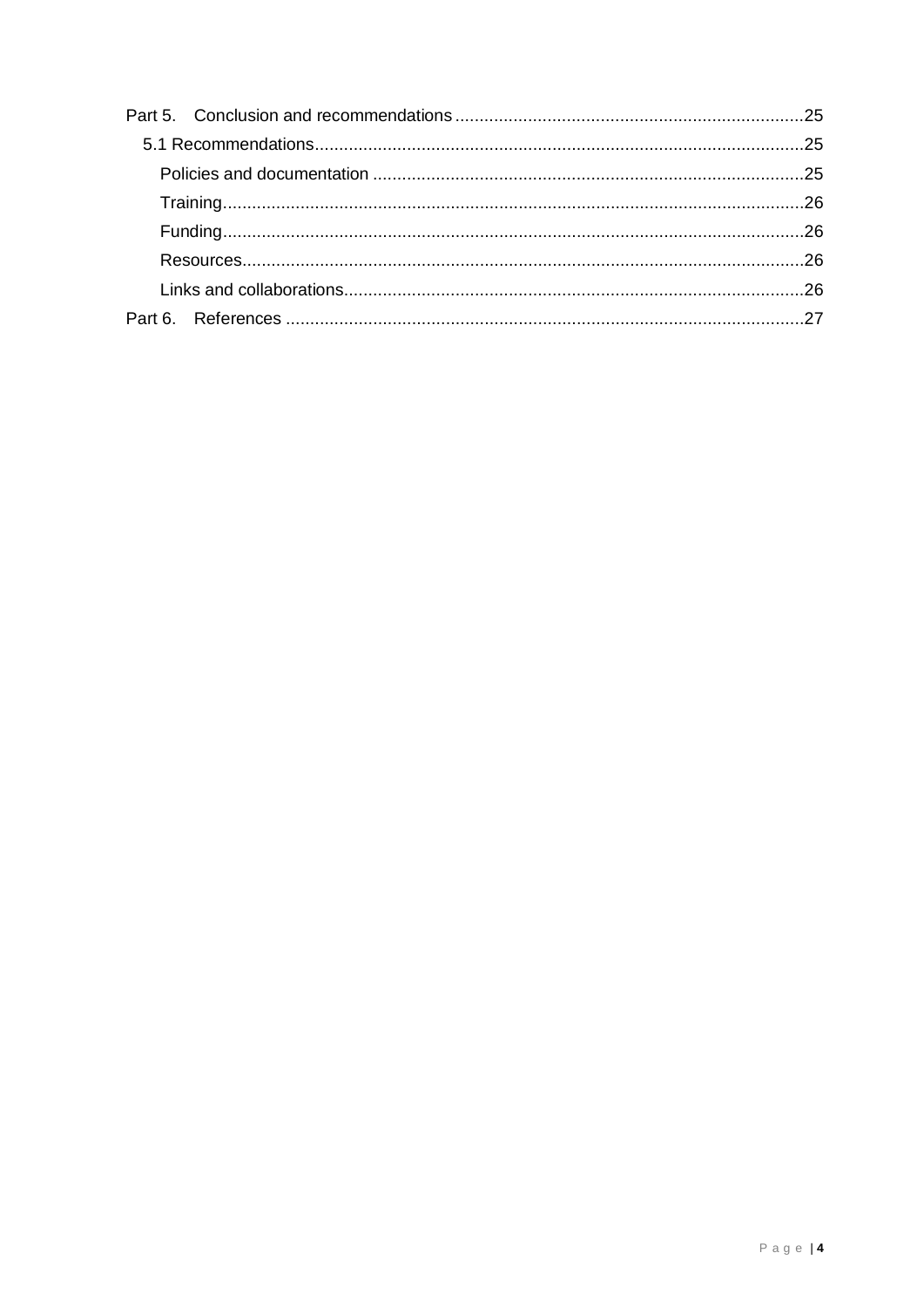# <span id="page-4-0"></span>**Part 1. Background**

### <span id="page-4-1"></span>1.1 INTRODUCTION

Australia has not progressed in engaging consumers in research to the same level as other countries such as the UK. The National Health and Medical Research Council (NHMRC) and Consumers' Health Forum (CHF) introduced a Statement on Consumer and Community Participation in Health and Medical Research in 2002 [\(2\)](#page-26-1), but little in terms of follow up and implementation has occurred. Some universities (e.g., University of Western Australia (UWA)) and peak bodies (e.g., Cancer Council) have established processes for involving consumers in research but these efforts have not spread far beyond their own organisations.

APHCRI, in leading capacity building in primary health care research, should also lead in establishing consumer involvement as an integral part of primary health care research in Australia. APHCRI's instructions to applicants for Stream and Centre of Excellence funding refer to the importance of consumers as research beneficiaries, but also as a stakeholder in knowledge translation and dissemination. The Research Advisory Board (RAB) includes community consumer input through consumer members and policy advisers through the relationship between APHCRI and the Department of Health and Ageing (DoHA). Researchers and practitioners are represented through the research and knowledge translation process, using tools such as the APHCRI website, publication and round tables. However the role of the community consumer in APHCRI's work and the role of APHCRI in relation to these consumers have not been defined. The RAB approved the need to develop a stronger consumer voice in the APHCRI network. This report addresses work carried out over the past year and recommends a way forward for the network.

# <span id="page-4-2"></span>1.2 LITERATURE REVIEW RATIONALE

APHCRI's recent stock-take of primary health care research [\(3\)](#page-26-2) found that the 'target users' of research were infrequently engaged in research funded through the Primary Health Care Research, Evaluation and Development (PHCRED) strategy. Approximately 12% of projects had an advisory board to guide the research process but only 2-4% engaged consumers, users or policy makers, or had a formalised collaborative process built into the research process.

In developing APCHRI's role for engaging consumers in primary health care research and in the translation of research knowledge into policy, a number of preliminary questions must be explored, including what is involved, best practice, models and resources available and evidence of the benefits and negatives. Initial research was carried out to explore these questions and identify resources and models of consumer involvement in health research.

### <span id="page-4-3"></span>1.3 APPROACH

The authors identified resources through:

#### *Web search*

A web search of relevant consumer and research sites known to the researchers within Australia and internationally was conducted. Examples included NHMRC, Health Issues Centre, WA Health Consumers Advisory Council, Consumers Health Forum (in Australia); National Institute of Health (USA); Canadian Institute of Health Research; Medical Research Council,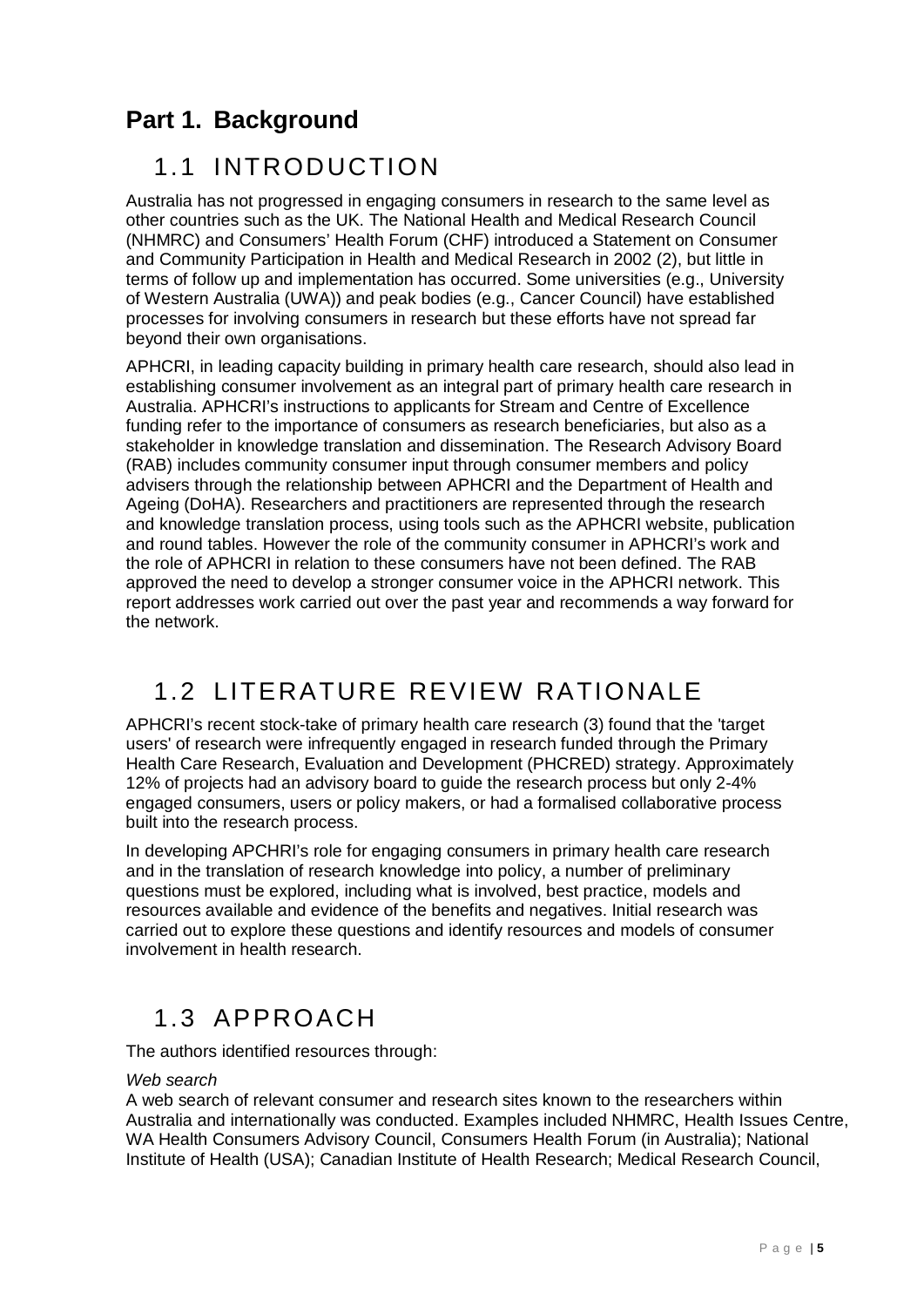National Institute of Health Research and National Health Service (in UK). Links on each of these websites were followed.

#### *Expert views*

Considerable information was gained from phone interviews through references, referrals and notes from interviewees. Interviewees represented WA Health Consumers Advisory Council, Victorian Health Issues Centre, APHCRI, School of Population Health UWA and Telethon Institute of Child Health Research, Centre for Health Communication and Participation, Cochrane Consumer and Communication Group, La Trobe University, Victoria and the WHO Patient Safety initiative.

#### *Brief literature search*

The initial step was to conduct a search using Google Scholar. Search commenced with terms 'consumer engagement in primary health care research' and 'consumer involvement in research on primary health care'. These produced only a handful of useful results. As illustrated in Table 1, it was discovered that the multiplicity of terms used in this field combined with the huge range of material meant that even a reasonable preliminary literature search based on conventional methods would exhaust the time available for this initial scoping activity.

#### *'Snowballing'*

Further material was accessed through reference lists of articles, bibliographies and reports found and the links to resources provided on known websites.

| Consumer    | User                  | <b>Public</b>                  | Patient                                     | Citizen          | Lay    | Client  | Community     |
|-------------|-----------------------|--------------------------------|---------------------------------------------|------------------|--------|---------|---------------|
| Involvement | Engagement            | Participation                  | Empowerment                                 | Partner/<br>ship | Action | Consult | Collaboration |
| Research    | <b>Clinical Trial</b> | Service/Program<br>development | Randomised<br>Control Trial /<br><b>RCT</b> |                  |        |         |               |

#### **Table 1. Core search terms**

Research focused on accessing material in accessing material from Australia, UK, USA, and Canada.

### <span id="page-5-0"></span>1.4 RESULTS

A large amount of material was found. There were a number of useful and key consumer resource sites and organisations which focused on or included consumer engagement in research in their brief. Significant ones were INVOLVE and James Lind Alliance (UK); School of Population Health, UWA and Consumers Health Forum (Australia). Others include the Victorian Health Issues Centre (HIC) and various Cancer Councils in Australia; Canadian Institute for Health Research (CIHR); Cochrane Consumer Collaboration (international) and the LEAD Project (US). In addition, there was a range of consumer involvement material within specific health care target groups, most notably in mental health, cancer and Indigenous health (in Australia and internationally).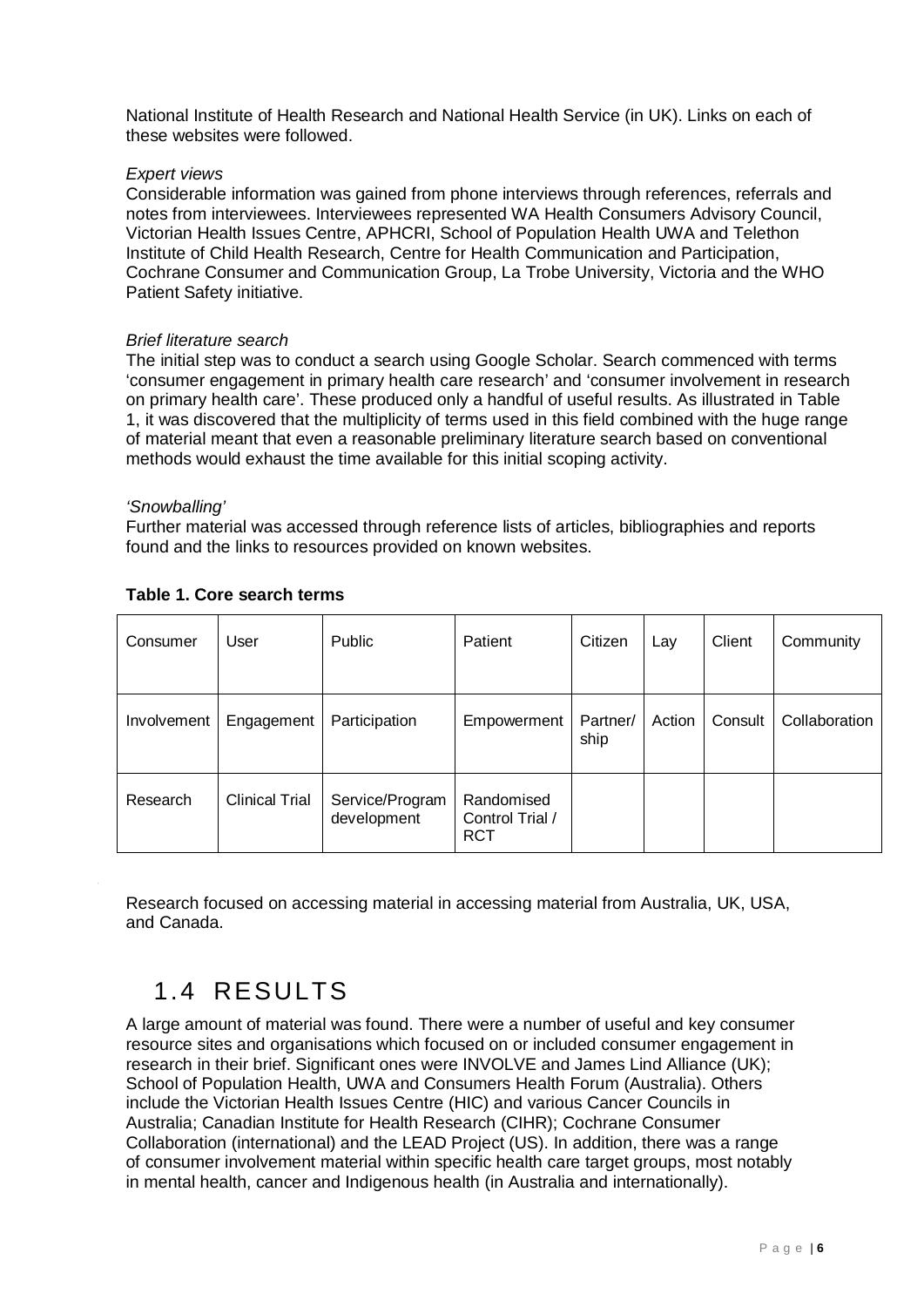Access to policy statements and guidelines came from a variety of sources: Medical Research Council (UK); NHMRC (Australia); CIHR (Canada); NIH (US). There were also many 'how to' best practice models and guidelines. A number of extensive and comprehensive recent bibliographies are available**.** Several INVOLVE bibliographies were done between 2005 and 2009 (drawn from their data base or their published articles or reports). These contain at least 200 references. In Australia, in 2009 the HIC published results of a literature search for the Victorian Cancer Council.

Primary health care services research (as compared to, for example, clinical research) would appear to lend itself more readily to community and consumer involvement. This is due to the qualitative and/or program development and evaluation nature of much research in this field, and the potential for partnerships with communities or groups within which such research is carried out. However, this preliminary exploration found very little focused specifically on primary health. It was not identifiable as a discrete sub topic. To pinpoint research focused exclusively on this aspect, a more detailed review of the general literature would be necessary. Much of the research listed in bibliographies does in fact have a primary health care focus but is not identified as such in keywords.

#### <span id="page-6-0"></span>**Statements, policies and guidelines**

The NHMRC & CHF 'Statement on Consumer and Community Participation in Health and Medical Research' [\(2\)](#page-26-1) set the standard for consumer involvement in Australia. With the vision 'Consumers and researchers working in partnerships based on understanding, respect and shared commitment to research that will improve the health of humankind' (p.v.) the Statement envisages consumers and researchers working in collaboration, drawing on each other's knowledge to shape decisions about research priorities, specific research questions and design of research projects.

Similar statements have been published by the Medical Research Council, the National Health Services (NHS) and the National Institute of Health Research (NIHR) in the UK; the Canadian Institute of Health Research (CIHR), and the National Institute of Health Research (NIH) in US. Many of these statements are lengthy and hard to summarise briefly. They generally contain key values and principles which guide consumer involvement policy and processes, plus the various components of research processes in which consumers should be engaged. Principles include an appreciation that consumer involvement will add value to the research program or project; commitment to openness and mutual trust and respect; active and engaged involvement by consumers and researchers alike; recognition of the need for support to consumers and researchers to effectively engage; plus an understanding that policies and processes must be sufficiently flexible to accommodate particular organisational situations as well as those of consumers.

There are many guidelines and 'how to do it' models for organisations to follow. Anne McKenzie and Bec Hanley's "Green Book"[\(4\)](#page-26-3) is a popular resource in Australia and is now supplemented by their fact sheets and other resources on the new Involving People in Research website (www.involvingpeopleinresearch.org.au). In 2006 INVOLVE (UK) published a series of Guidelines to 'help commissioners, researchers and the public to think about public involvement in research commissioning" (www.invo.org.uk). The Wellcome Trust commissioned TwoCan Associates to produce "Getting it Right Guidelines" for staff working in health charities to help them effectively engage with research [\(5\)](#page-26-4).

#### <span id="page-6-1"></span>**Levels and types of involvement**

The different 'levels' of consumer involvement that can occur within an organisation or research have been characterised in the literature as a continuum from low to high. This is sometimes expressed as a 'ladder', or 'hierarchy', of participation [\(6\)](#page-26-5). The 'ladder' provides a useful summary of different points at which consumers can become engaged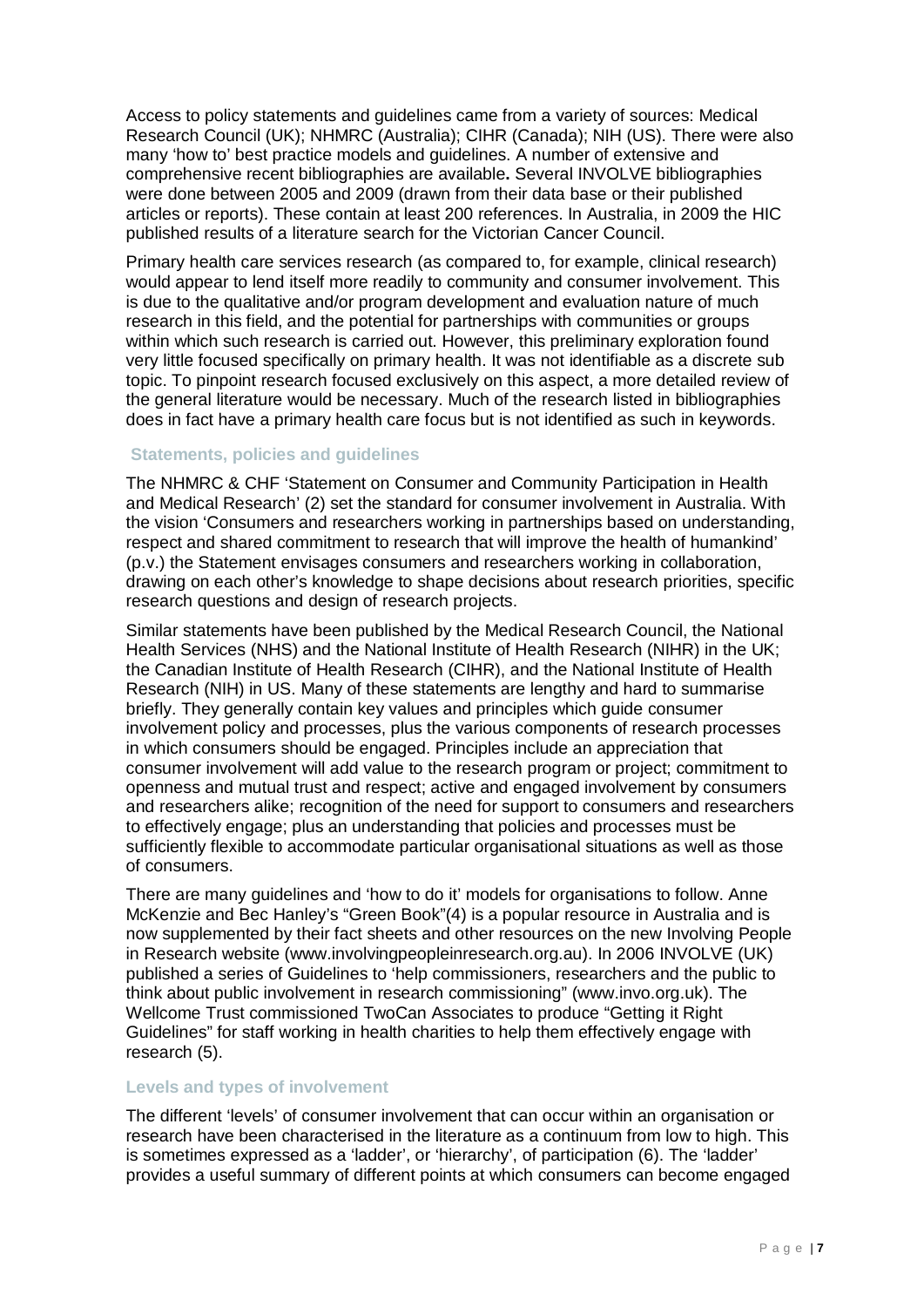in the research process, as well as providing 'signposts' to organisations in determining their consumer involvement policy objectives. It should also be noted that organisations may choose to engage with consumers at different levels in different research projects, or at different stages of the research process. Diagrammatically the hierarchy can be represented as follows:



#### **The Ladder of Participation**

**Figure 1. Ladder of participation (reproduced with permission)**

Progression up this 'ladder' can be interpreted as one of increasing empowerment of consumers within the research process. At or near the top of the ladder is an area of research known as 'participatory action research' where the research is community controlled, or the collaboration is an equal partnership. Such research involves community action, training of community leaders and building in sustainability after the research is completed to the benefit of the community. This work is often done with disadvantaged groups or communities.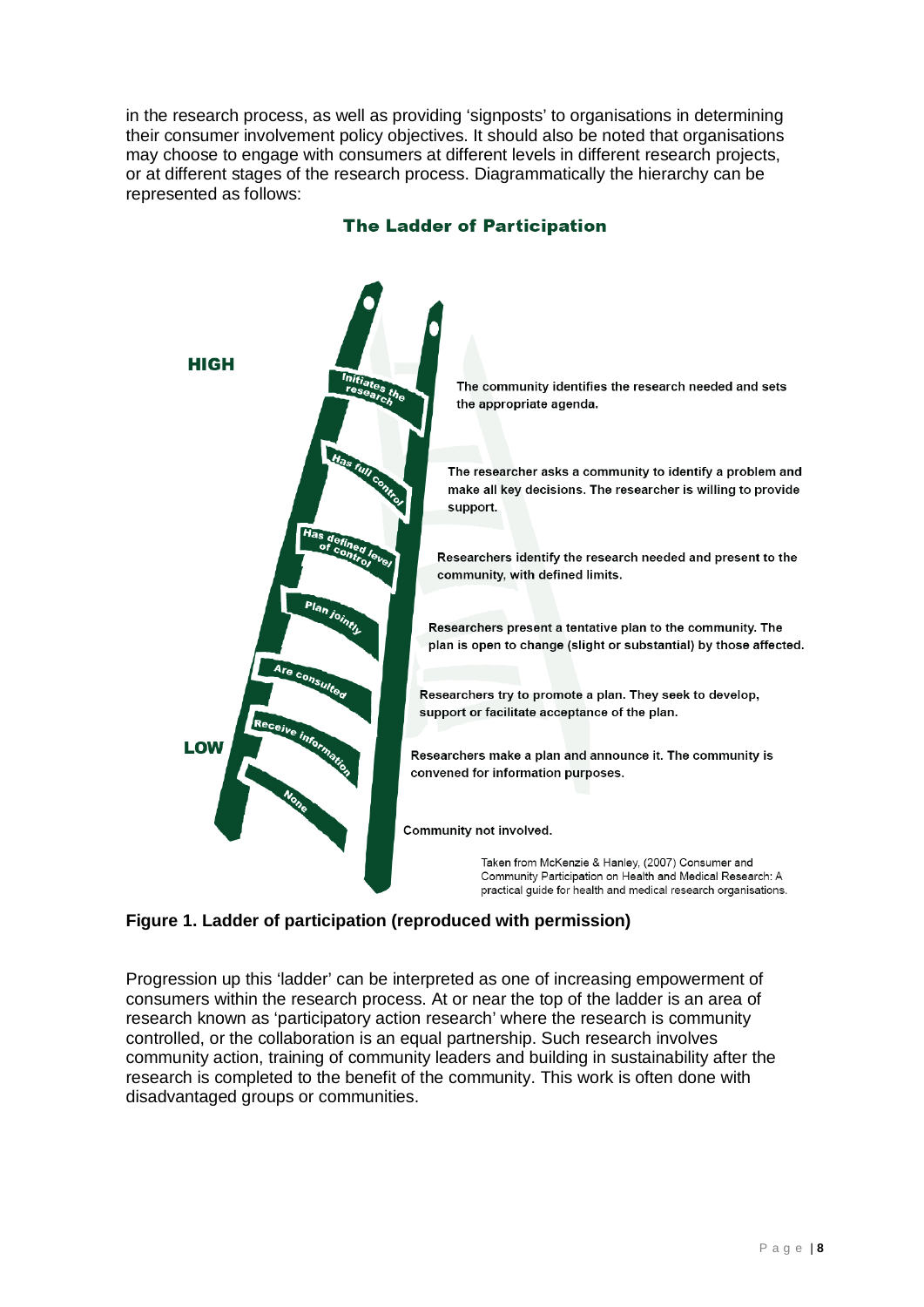#### <span id="page-8-0"></span>**Components of research process**

Processes in which consumers can be involved encompass the full scope of the research enterprise. A comprehensive consumer involvement strategy will include all of them. They include:

a. Governance within a funding organisation:

- Membership of governance bodies, advisory bodies etc.
- Selection and prioritising of research agenda
- Development of grant application policies and guidelines
- Grant application assessment.

b. Within the research activity:

- Research design (selection of research questions etc.)
- Engagement of participants
- Data collection (interviews; survey design etc.)
- Analysis of results
- Dissemination of results.

Examples can be found within the literature of consumers 'adding value' to all aspects of a research project (e.g., Tuffrey-Wijne & Butler's discussion of involving people with learning disabilities [\(7\)](#page-26-6); Staley's report on involvement in NHS research [\(8\)](#page-26-7)). Consumer involvement is of particular value when it occurs early in the research development process, at the design stage. Consumers also especially enhance recruitment of research participants, improve survey design, and can play a key role in dissemination of results and their translation into useful community action, programs or policy development [\(4,](#page-26-3) [6\)](#page-26-5).

Further useful information on involvement in research processes is contained in the NHMRC guide "Keeping research on track: A guide for Aboriginal and Torres Strait Islander peoples about health research ethics"[\(9\)](#page-26-8). The guide suggests there are eight steps in the research journey: establishing relationships, conceptualisation, development and approval, data collection, analysis, report writing, dissemination and learning from our experience. Questions and responsibilities for both the researchers and the Aboriginal and Torres Strait Islander community members are outlined for consideration at each stage of the process to help "keep the research on track." This model is similar to the one proposed in Part 4 of this report and together with the checklist suggested in the Statement [\(2\)](#page-26-1) would provide a strong framework upon which to build the APHCRI policy and guidelines for consumer involvement.

#### <span id="page-8-1"></span>**Elements of best practice**

There are a number of resources and articles which identify and evaluate the elements of good consumer involvement, and what makes the difference between success and failure (e.g.[,2,](#page-26-1) [4,](#page-26-3) [10,](#page-26-9) [11-13\)](#page-26-10). According to these resources, critical factors in 'best practice' and the keys to a successful implementation of a consumer involvement policy include:

- Commitment from senior levels of the organisation/research team;
- Consumer involvement as a coherent and stated policy priority;
- An overall strategic planned approach and objectives with key milestones: even though only a small portion of it may be actually implemented at a time, it is important for everyone to have a shared vision of where they are going;
- Transparency and open communication: taking the time to develop a shared understanding, recognising that organisational adoption of consumer involvement in research usually requires a culture change within the organisation;
- Detailed guidelines as to what is expected of all participants;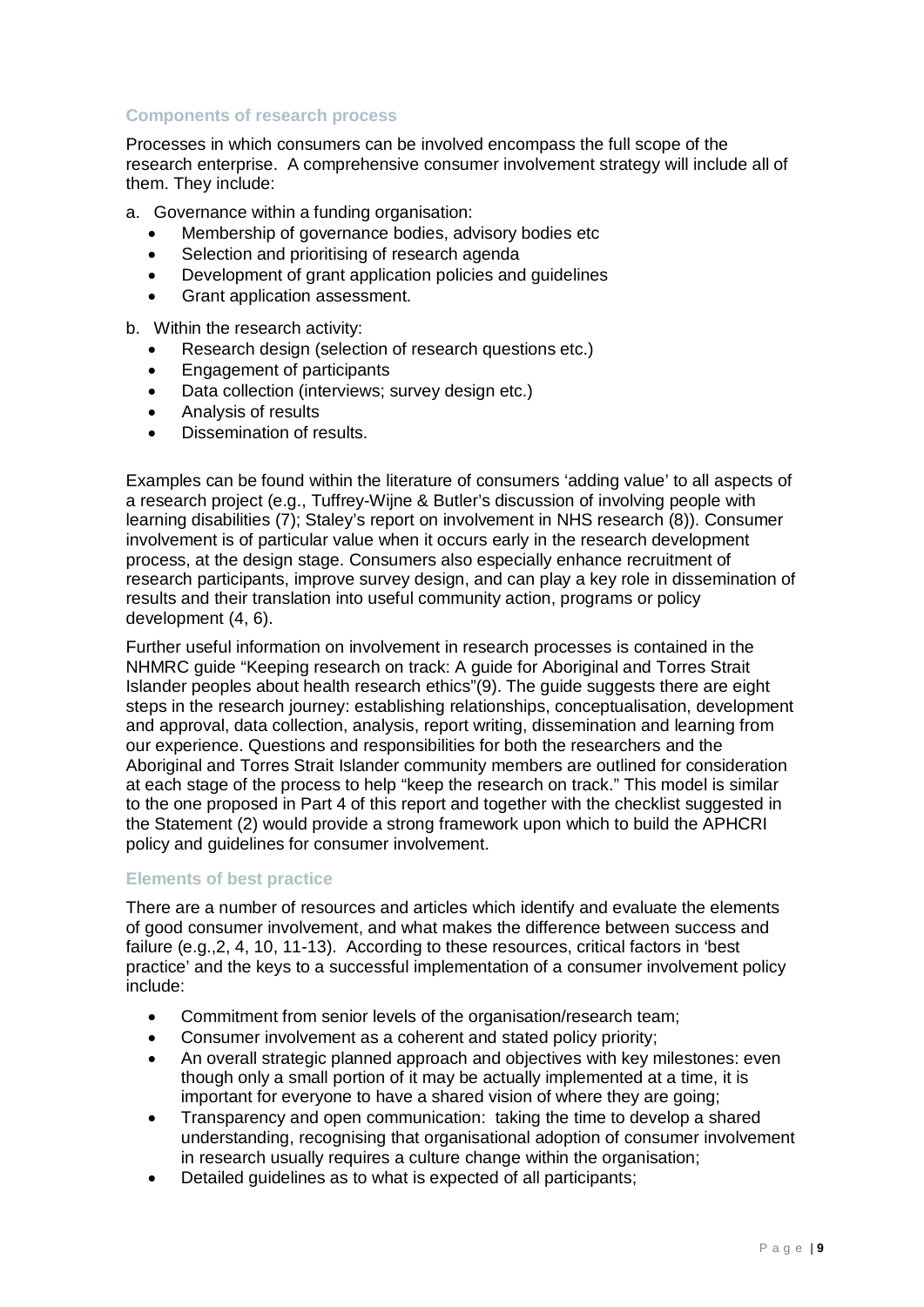- Sufficient and dedicated resources: effective consumer involvement takes time and commitment, which is difficult for already bare bones funded research organisations;
- Development of a network of consumers engaged with the organisation; and
- Dedicated training and support for both consumers and researchers.

Traps to avoid include:

- Merely producing a policy statement without any follow up;
- Limiting consumer involvement to token consumer membership of an advisory group;
- Bringing consumers in too late to a project:
- Undertaking isolated one-off initiatives without the context of a comprehensive, practical, strategic overview or action plan;
- Inadequately resourcing the activity, particularly in relation to recruiting and supporting consumer participants; and
- Not recognising or allowing for the 'culture change' aspect of consumer involvement within the research community.

#### <span id="page-9-0"></span>**Evaluation studies: the impact of consumer involvement**

There is an increasing amount of literature presenting assessments and analyses of the impact of consumer involvement on the research endeavour. Results were generally positive as to the benefits of consumer involvement although they also identified challenges and difficulties. Note, however, that the methodology for the evaluations was based mostly on anecdotal accounts drawn from participants (researchers and consumers) in interviews or surveys rather than rigorous comparative or outcome-based methods. One exception is a recently published randomised controlled trial of the effect of consumer involvement in the design of a clinical trial patient information sheet that demonstrated greater understanding of the information on the sheet with consumer input  $(14)$ .

Two interesting assessments of consumer involvement, both in the UK, are worth noting. Ward and colleagues [\(15\)](#page-26-12) found that despite policy directives to involve consumers in research in Australia and UK, there is evidence of significant disparity between policy and practice. The article reports on a UK qualitative study of researchers about their perceptions and experiences of consumer involvement in research. There was a consensus on the value of consumer involvement in research, but a dissonance between this and the 'on the ground' extent and impact of actual engagement due to cultural differences between the research environment and consumer expectations and experiences. Also in the UK, in 2009 the Clinical Research Collaboration published a series of critical assessments of its 'PPI' (Patient and Public Involvement) program (e.g., [13,](#page-26-13) [16\)](#page-26-14). 'Lessons Learned' contains a useful summary of the ingredients for effectively progressing consumer involvement [\(13\)](#page-26-13).

Benefits of consumer involvement are that they enhance 'relevance, credibility, dissemination and transferability' within the research enterprise [\(15,](#page-26-12) [17\)](#page-26-15). Added value from consumer involvement was evident for research that was qualitative, involved public health and/or community program research and for clinical research [\(8\)](#page-26-7).

Problems identified include initial difficulties for researchers in understanding how consumers can contribute; also for consumers in understanding the complexities of the research approach; availability of time and resources on both sides in restricted resource environments; and problems of tokenism and a 'know/do' gap limiting the real impact of consumer involvement [\(15,](#page-26-12) [18\)](#page-26-16).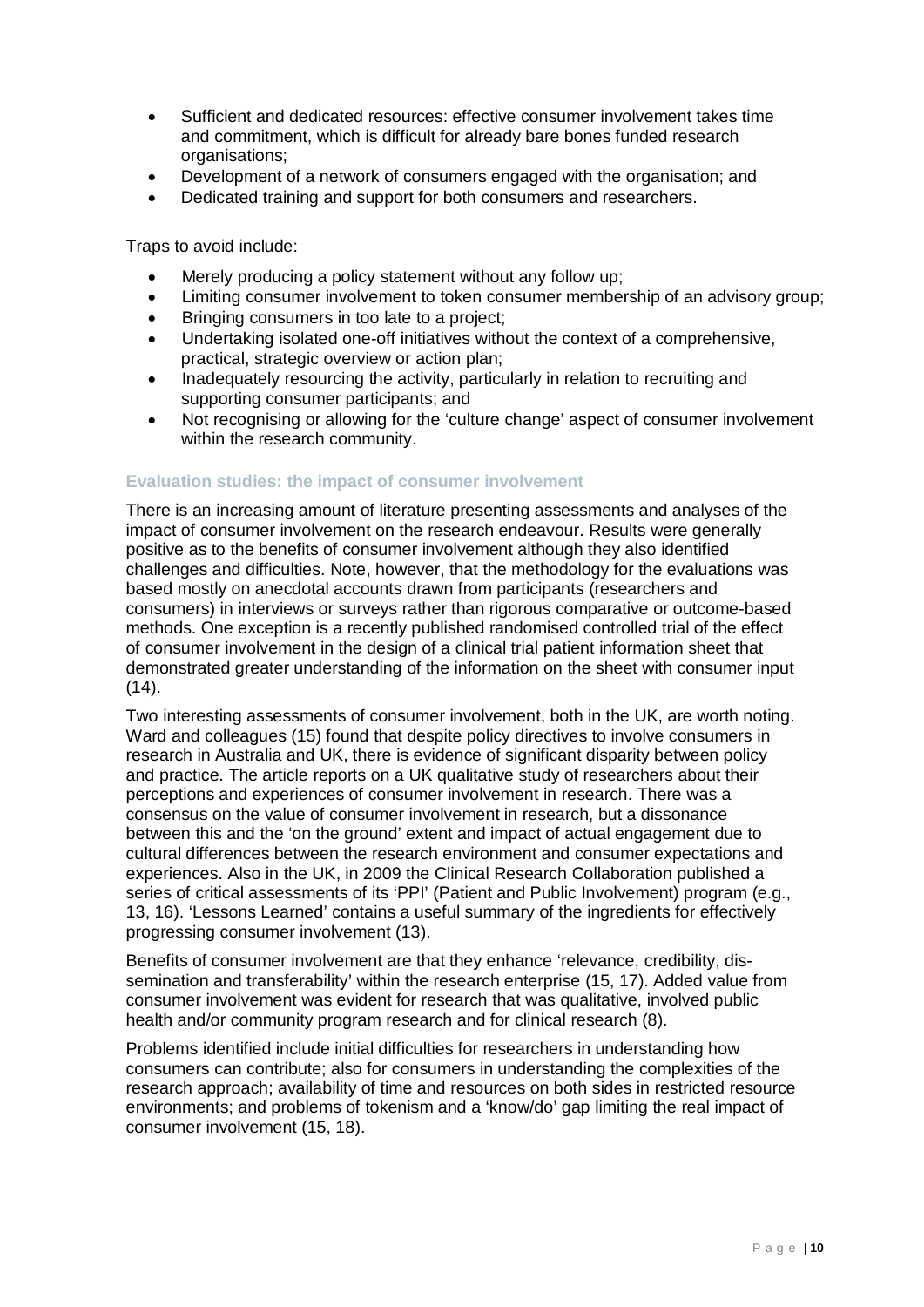#### <span id="page-10-0"></span>**The importance of training and support for consumers and researchers**

Every published account of programs to engage consumers in research emphasises the importance of providing training and support to consumers as well as researchers as an adjunct to consumer involvement but separate from the actual research project (e.g., [2,](#page-26-1) [11,](#page-26-10) [12,](#page-26-17) [17\)](#page-26-15). Support is usually provided in the form of training workshops and seminars. There are several programs in Australia which offer this training and support, notably the WA based workshops run by School of Population Health at UWA and courses offered by Cancer Councils in Victoria and in NSW. Formal training can be supplemented by web based knowledge hubs and the creation of 'community of interest' or networks of researchers and consumers reinforced by newsletters, 'tweeting' etc.

In the UK the TRUE research was commissioned by INVOLVE to explore the provision of training to support the active involvement in research of the public and users of NHS, public health and social care services [\(19\)](#page-26-18). The project reviewed 26 training programs and listed what each involved. It summarised guidelines for 'doing training' and the essential elements of useful training. What came through strongly from the findings was "the enormous value of the training initiatives to participants' personal development and confidence, (which) ….spurred them on to continue with their interest in research and to want to contribute further". [\(19, p110\)](#page-26-18)

#### <span id="page-10-1"></span>**Involvement of specific target groups**

While organisations such as INVOLVE and James Lind in the UK, CIHR in Canada and UWA School of Population Health in Australia focus on supporting consumer participation in health research generally, there is a wide range of resources focused on consumer involvement in research involving particular groups of patients or communities. This may be because of specific health conditions or their membership of identifiable population groups. Cancer and mental health consumer groups exist in Australia and elsewhere which have considerably supportive and developed programs of consumer involvement in relevant research. Other consumer groups with less developed support for consumer involvement include those for stroke, patient safety, heart disease, asthma, arthritis and learning disabilities. Target population groups are generally identified defined by their status: ethnicity, age, socioeconomic position etc. A lot of their consumer involvement material falls into the category of participatory action research. Key models in this area in Australia are in the areas of Aboriginal health [\(e.g.,](#page-27-0)  [20\)](#page-27-0)*.* 

### <span id="page-10-2"></span>1.5 KEY IMPLICATIONS

Key implications to be drawn from the material found can be briefly summarised as follows:

- There is a large range of material on consumer involvement but little material found was directly identified as consumer involvement in 'primary health';
- The nature of research in primary health care lends itself to consumer involvement;
- There are a few key organisations (e.g., INVOLVE in the UK; Involving People in Research at UWA) which provide guidelines for best practice and support literature to enable easy access to the resources needed to develop effective policies and practices for consumer involvement;
- Training for both researchers and consumers is important;
- Some evaluations of benefits and negative consequences of consumer involvement in health research exist that conclude that consumer involvement is of beneficial rather than negative impact on the research endeavour.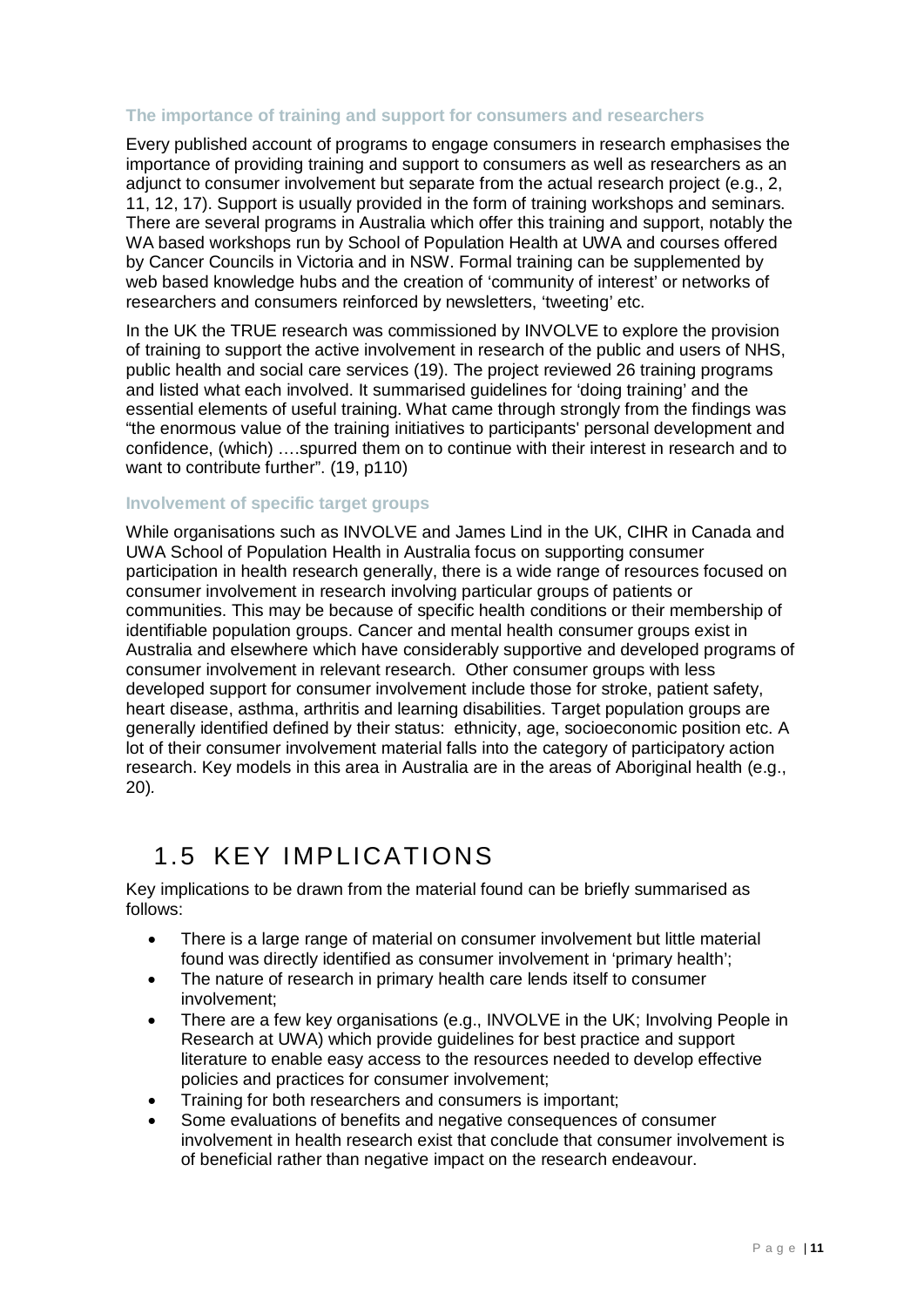An opportunity thus exists for APHCRI to lead consumer involvement in Australian primary health care research by establishing a clear and relevant policy and framework that includes ongoing evaluation, and facilitating access to resources and training for health services researchers and consumers.

# <span id="page-11-0"></span>1.6 BEGINNING THE CYCLE

One of the recommendations in "The Green Book"[\(4\)](#page-26-3) for organisations developing a policy of consumer involvement is to take a planning cycle approach to implementation. The first step in the cycle is to establish "Where are we now?" Between September 2010 and July 2011, APCHRI carried out a number of activities which established the current extent and nature of consumer involvement in APHCRI research, piloted training workshops and identified and refined an existing model of involvement that is well-suited to the nature of primary health care research.

Part 2 of this report describes an audit of APHCRI research, including a scoping of APHCRI final reports for description of involvement and a short research project involving interviews with Chief Investigators on previously funded APHCRI projects. Part 3 briefly describes training offered to current APHCRI researchers as part of the Stream workshops and the two in-depth workshops facilitated by Anne McKenzie and Bec Hanley. Part 4 outlines the flexible model of involvement proposed as part of APHCRI's strategic framework for consumer involvement and Part 5 concludes the report with recommendations for the next steps for the development of APHCRI's vision, framework and objectives for consumer involvement as an organisation.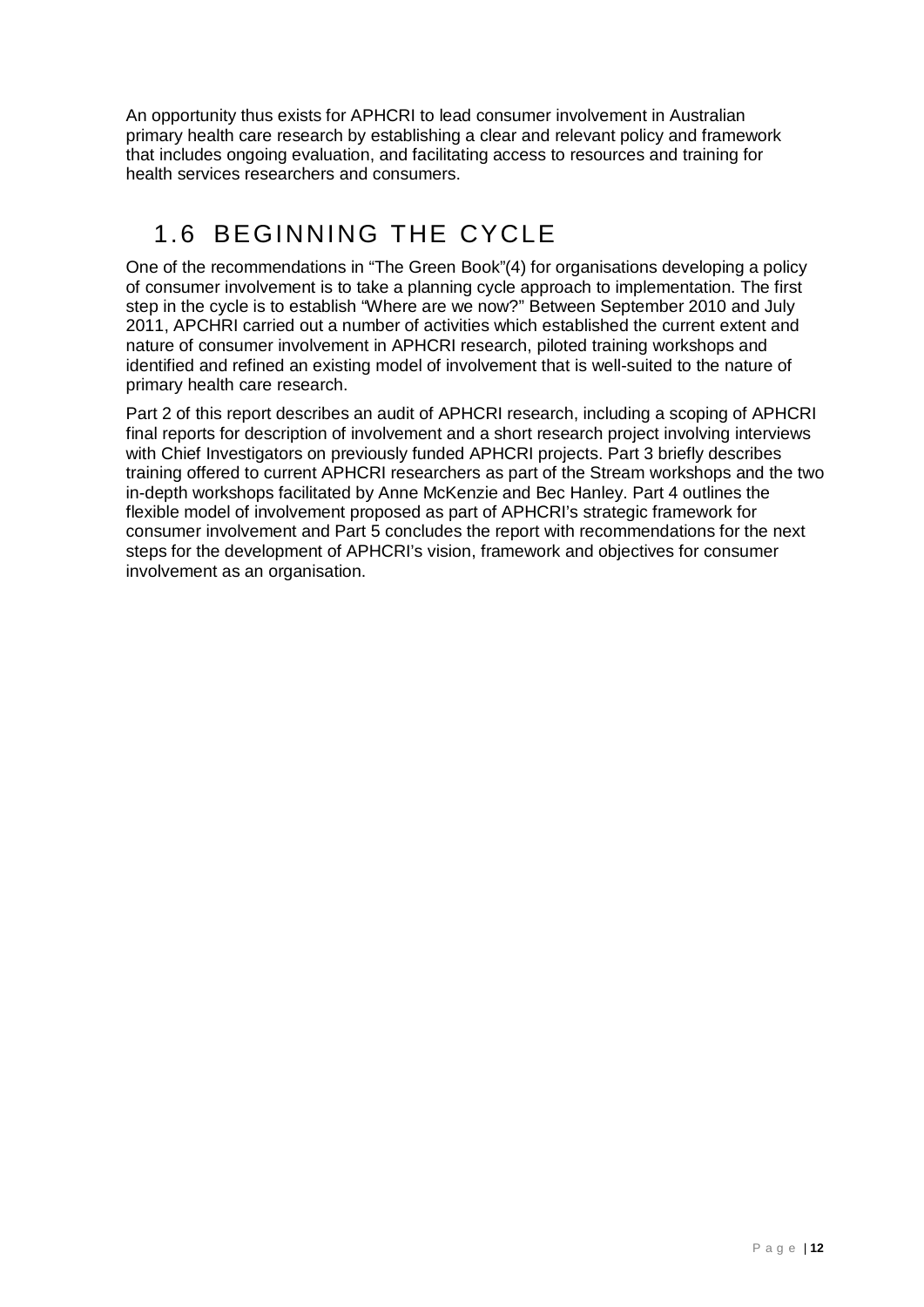### <span id="page-12-0"></span>**Part 2. Audit of involvement in APHCRI research**

### 2.1 SCOPING OF APHCRI REPORTS

<span id="page-12-1"></span>In preparation for conducting a more detailed and formal audit, a catalogue and brief analysis of APHCRI research was assembled from reports available on the APHCRI website. However, the format of reports and lack of explicit guidelines for both including consumers and reporting on their involvement made it difficult to determine from the brief analysis the extent of involvement in most projects. Many projects included the views of other "research consumers" including health practitioners and policy advisers, so a broader stakeholder approach was adopted when scoping the reports. Table 1 presents the breakdown of the research reports analysed in the initial scoping for the audit.

| Type of research                                         | <b>Number of</b><br>projects | <b>Number with</b><br>involvement of any<br>stakeholders | <b>Number with explicit</b><br>involvement of<br>consumers | <b>Unclear</b> |  |  |  |
|----------------------------------------------------------|------------------------------|----------------------------------------------------------|------------------------------------------------------------|----------------|--|--|--|
| <b>Funded projects</b>                                   |                              |                                                          |                                                            |                |  |  |  |
| <b>Reviews</b><br>(systematic,<br>narrative, rapid)      | 36                           | 23                                                       | 17                                                         | 6              |  |  |  |
| Interventions or<br>evaluations                          | 13                           | 8                                                        | 3                                                          | 5              |  |  |  |
| Qualitative or<br>descriptive                            | 3                            | 2                                                        |                                                            |                |  |  |  |
| <b>APHCRI ANU research (completed, report available)</b> |                              |                                                          |                                                            |                |  |  |  |
| <b>Reviews</b>                                           | З                            | З                                                        | 2                                                          |                |  |  |  |
| Evaluations                                              | 3                            | 2                                                        |                                                            |                |  |  |  |
| Other                                                    | 3                            |                                                          |                                                            |                |  |  |  |

#### **Table 1. Brief analysis of existing APHCRI research**

#### <span id="page-12-2"></span>**APHCRI funded research**

The majority of past APHCRI funded projects were reviews: systematic, narrative or rapid reviews. A large number (around 64%) of these reviews included some form of reference group or informant process in their methods that could be interpreted as involvement in the broadest sense. Many reports outlined how the reference group contributed to the research process but there were also quite a number where although a reference or advisory group was mentioned, their role was unclear. In most cases it was also hard to determine the makeup of reference groups but it seemed few included consumers or their representatives.

A similar proportion of intervention and evaluation projects also reported some form of stakeholder involvement. This included two studies that adopted a participatory action research model for at least one stage of their research. The Aboriginal health project MAHPET specifically included local community representatives in the local research groups to advise on the research processes, including cultural sensitivity and the implications and implementation of findings. However, as for the reviews there were many reports that mentioned some form of involvement but the extent and role of the stakeholders involved was not clear.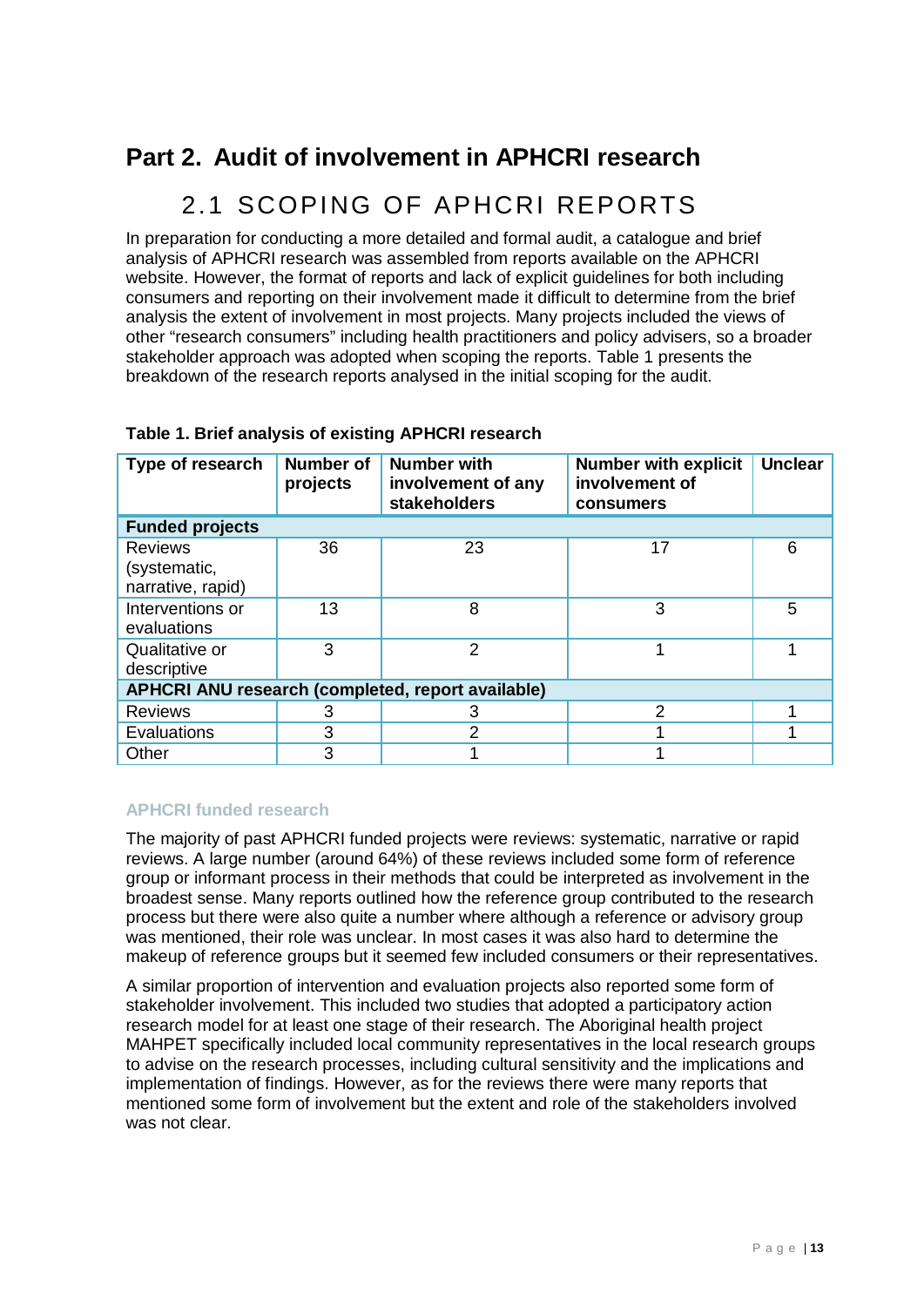Of the three qualitative or descriptive studies examined, two mentioned stakeholder involvement but the nature of the involvement was explicitly described in only one of the reports.

#### <span id="page-13-0"></span>**APHCRI ANU research**

Reports were available for only a limited number of APHCRI ANU projects as many are ongoing. As for APHCRI funded research, there was ample evidence of stakeholder involvement at a broad level but the exact role of others included in the research process was in many cases unclear in the reports.

Most participation in APHCRI ANU research was again in the form of a reference group consulted for the formulation of reviews and the synthesising of results for the reports. However, there were also some examples of possible collaboration with staff in practices and Divisions.

#### <span id="page-13-1"></span>**Summary**

As noted in the recent "Stocktake of Primary Health Care Research in Australia" [\(3\)](#page-26-2), few primary health care projects to date have engaged consumers (as service users) formally in the research process. However, if a broader stance on involvement is adopted, including other stakeholders such as practitioners and policymakers, existing APHCRI research does demonstrate a significant foundation on which to build a framework for active participation.

A reasonable percentage of projects included an advisory or reference group but often the role of these informants was unclear. Most commonly, researchers reported engaging policy advisers to inform the final drafting of policy options for the APHCRI reporting process. Although close ties with policymakers as a stakeholder group is a key part of APHCRI research it is important to consider the part other stakeholders such as consumers and practitioners can also play in the research process and how this may best be flexibly managed at all stages of research and for projects with different aims and methods.

### <span id="page-13-2"></span>2.2 INTERVIEWS WITH CHIEF INVESTIGATORS

Approval was gained from the ANU Human Research Ethics Committee to conduct a small study with APHCRI Network investigators to explore their experiences with the active involvement of non-researchers in their APHCRI projects. The study consisted of two parts:

- 1. Individual telephone interviews with Chief Investigators as key informants
- 2. An online survey open to anyone involved in an APHCRI funded project, including but not limited to Chief Investigators, other investigators and stakeholders

#### <span id="page-13-3"></span>**Method**

For Part One of the study, based on the scoping of the reports 11 Chief Investigators (CIs) were purposively sampled to represent Stream projects that had clear evidence of involvement, clear evidence of no involvement and cases where involvement could not be determined. Individual invitation letters were sent to the 11 CIs, of whom seven consented to participate and five were interviewed. This included two with clear involvement reported, two for whom it was not clear from their reports if involvement occurred and one who had not involved stakeholders. The participants were individually interviewed by telephone, with interviews lasting between 25 and 60 minutes. A structured interview protocol was used that was based on the short audit tool used throughout the UWA School of Population Health and Telethon Institute for Child Health. Interviewees were asked about involvement in two stages: first about the involvement of consumers specifically and secondly about the involvement of other stakeholders. If consumers and other stakeholders were involved in the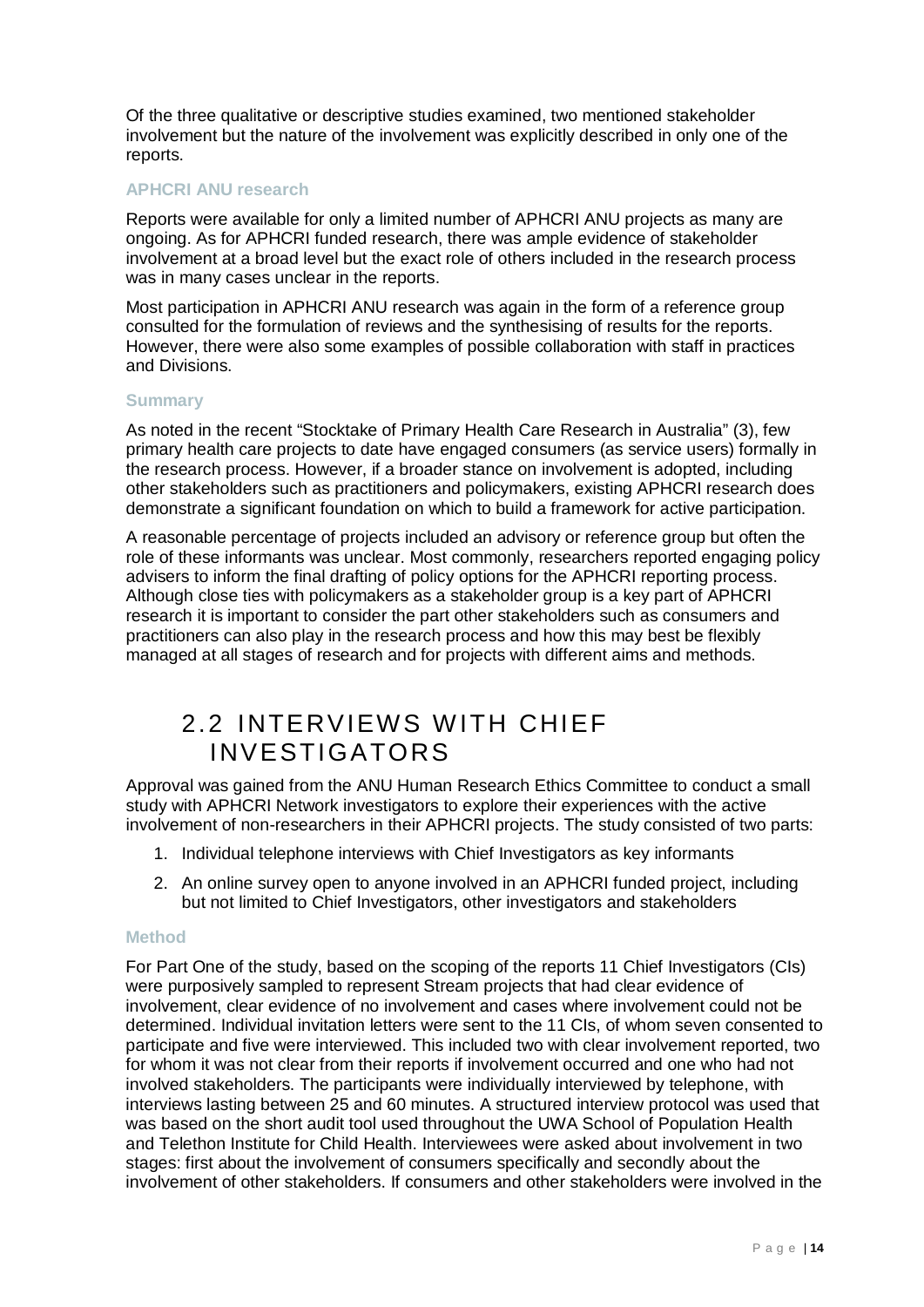project(s) conducted for APHCRI, a series of questions exploring the benefits, challenges and processes of involvement followed. If there had not been involvement, questions explored whether the interviewee thought consumers and other stakeholders should have been involved in running the project and how they may have been involved. All interviewees were also asked about existing policies and procedures for involvement at their organisations and the potential role of APHCRI in facilitating better involvement in primary health care research.

To supplement the information gained from the interviews with Chief Investigators, a notice was sent via the PHCRIS e-bulletin inviting anyone involved in an APHCRI funded project to complete an online survey about consumer and other stakeholder involvement. This resulted in one further Chief Investigator who indicated their project had included stakeholders but not consumers, and one response from a project Research Officer who indicated their project involved both consumers and other stakeholders. The online survey asked the same questions as the interview protocol and used skip logic to direct participants to the appropriate follow-on questions according to their responses about whether involvement had occurred.

#### <span id="page-14-0"></span>**Results**

The researchers were overall extremely positive about the value and importance of conducting research with the active involvement of stakeholders. Six of the seven participants indicated that their organisation had a commitment or a stated policy on active involvement of stakeholders in research and all described how they are working on building stakeholders including consumers into the higher level decision-making around the research program. For example:

*...there's a commitment to involve consumers and community organisations as much as possible in our research… and that includes in the sort of design and development and so on...And that's reflected in our various advisory committees for our research centre as a whole... [I2]*

Participants were also interested in any policy for stakeholder participation taking account of who the most appropriate people were to be including.

*I* suppose the point that *I* have been making is that you have to ask the *question it seems to me, is: whose voice is needed in this discussion? [I1]*

Most participants reported that there were few formal processes for training stakeholders who were involved in conducting their research although some mentioned terms of reference for steering committees. It was generally felt that most of the stakeholders involved had a fair understanding of their role but it was acknowledged that some problems encountered (see challenges below) could be overcome by orientation and training for stakeholders taking an active role in conducting research.

The majority of participants also reported that there was no formal evaluation of the involvement part of the research process. One participant mentioned that a new process at his research organisation is to ask a member of a steering committee to give a short report at the end of meetings to ensure all members have had opportunity to contribute and are actively contributing as a means of monitoring involvement and addressing problems as they occur. However, nobody reported examining the outcomes of involvement.

#### *Benefits*

The main benefits of involving both consumers and other stakeholders fell into three related domains: relevance of the research, reality checking methods and findings, and the effects of having people passionate about a topic involved.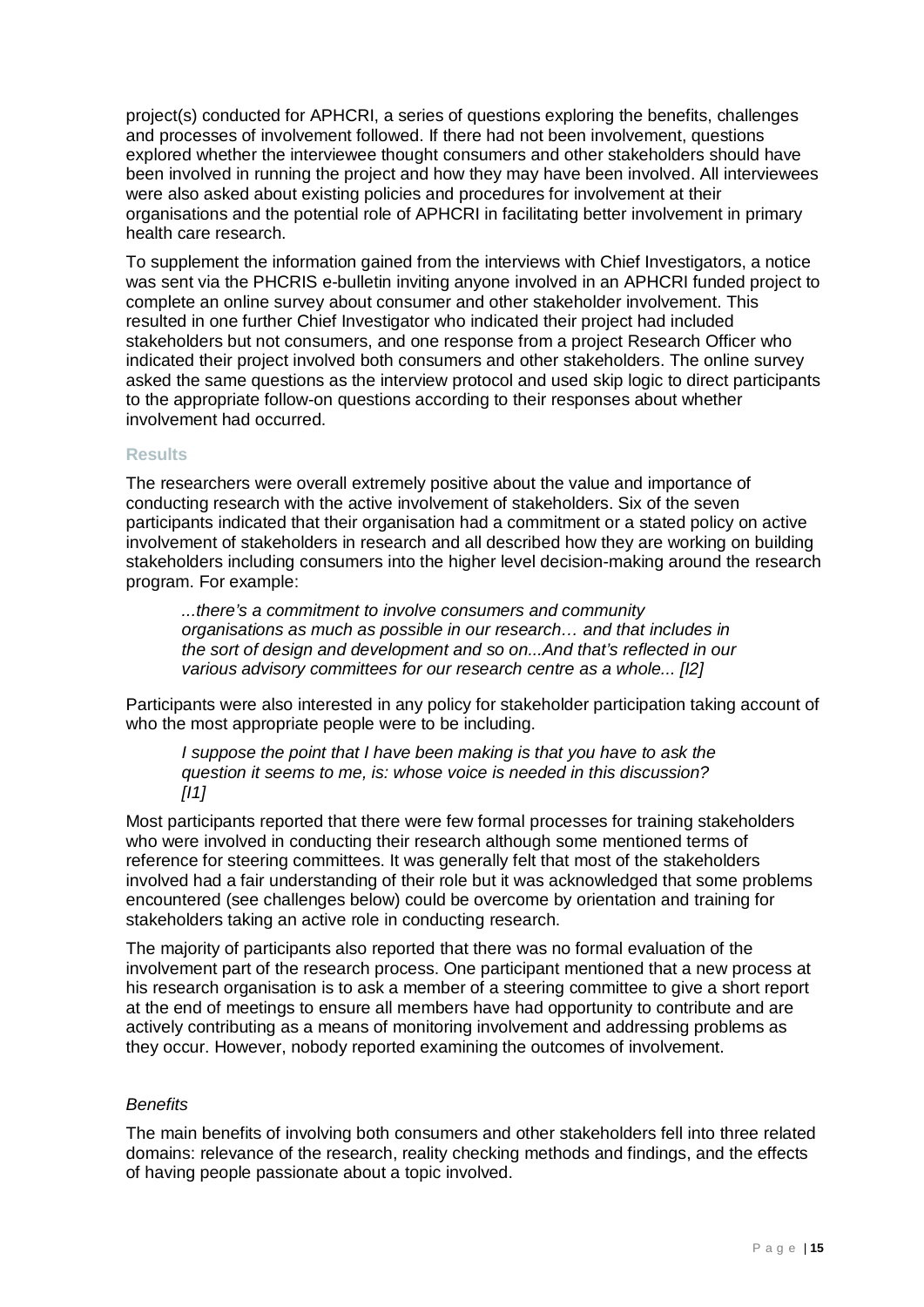Most participants felt that one of the greatest benefits of involving consumers and other stakeholders in the research process was ensuring that the research being conducted was relevant to the community and services in which it was being conducted. Some felt that it added a sense of community approval but primarily the feeling was that involvement, particularly in the early stages of a project, ensured that the research focused on priorities that mattered to stakeholders. This led some participants to describe the benefits involvement has had for their research program more broadly, stating that they felt that the active involvement of stakeholders has helped to frame their research. As one participant put it:

*Oh it's absolutely essential. I mean it's not just part of a, a bit of a benefit, I don't think we could remotely do it but we've just found time and time again how… how wrong we can get it...[I2]*

Participants also described how stakeholder involvement had helped "reality check" their research. Researchers felt that the input on choosing tools, implementing interventions and working with findings was invaluable and extremely productive. One further commented that stakeholder involvement had kept their research in touch with the real world:

*...research that barrels along purely believing that it's uncompromised is actually research that has lost its footing in the real world. And therefore… it's not compromise so much ... just reality checking the whole way through. [I4]*

The final major theme concerned the effects of having people who were passionate and engaged with a topic on the research process. Just as researchers had found that stakeholder involvement helped with the applicability outcomes already mentioned, they also found that engaged stakeholders as a part of the research team could really drive the process.

*But then when you get someone who comes along and really has the passion of the field, and you know, wants to make a difference, and, and it keeps you on your toes, that's really good.[I3]*

#### *Challenges*

The challenges that participants reported for involving stakeholders fell into four main areas: problems finding appropriate stakeholders, funding for involvement, ensuring effective involvement and avoiding tokenism, and managing tensions.

A very common theme in discussions about both consumers and other stakeholders was how to find appropriate people to involve. Many participants described unsatisfactory experiences with "professionalised" consumers from general health consumer organisations, although they also had good experiences with representatives who were strongly engaged with the topic. Amongst the broader stakeholders, government representatives were seen as particularly problematic for sustained involvement.

*...linkage between the researchers and the policy makers from the stage of developing the research questions through to implementation sounds a nice theory, but it absolutely fell flat in terms of... they didn't come or they were too junior, or they changed, there were different people... [I5]*

Participants were also very concerned about the lack of specific funding to facilitate stakeholder involvement, especially at the stage of proposal development. There was recognition that people deserve remuneration for their input to a project but this is not commonly a budget line in funding applications and there is no provision for engaging people to work on possible new areas. This also led to discussion on how to manage relationships with stakeholders in the context of the tiny success rate and lengthy application process for grants.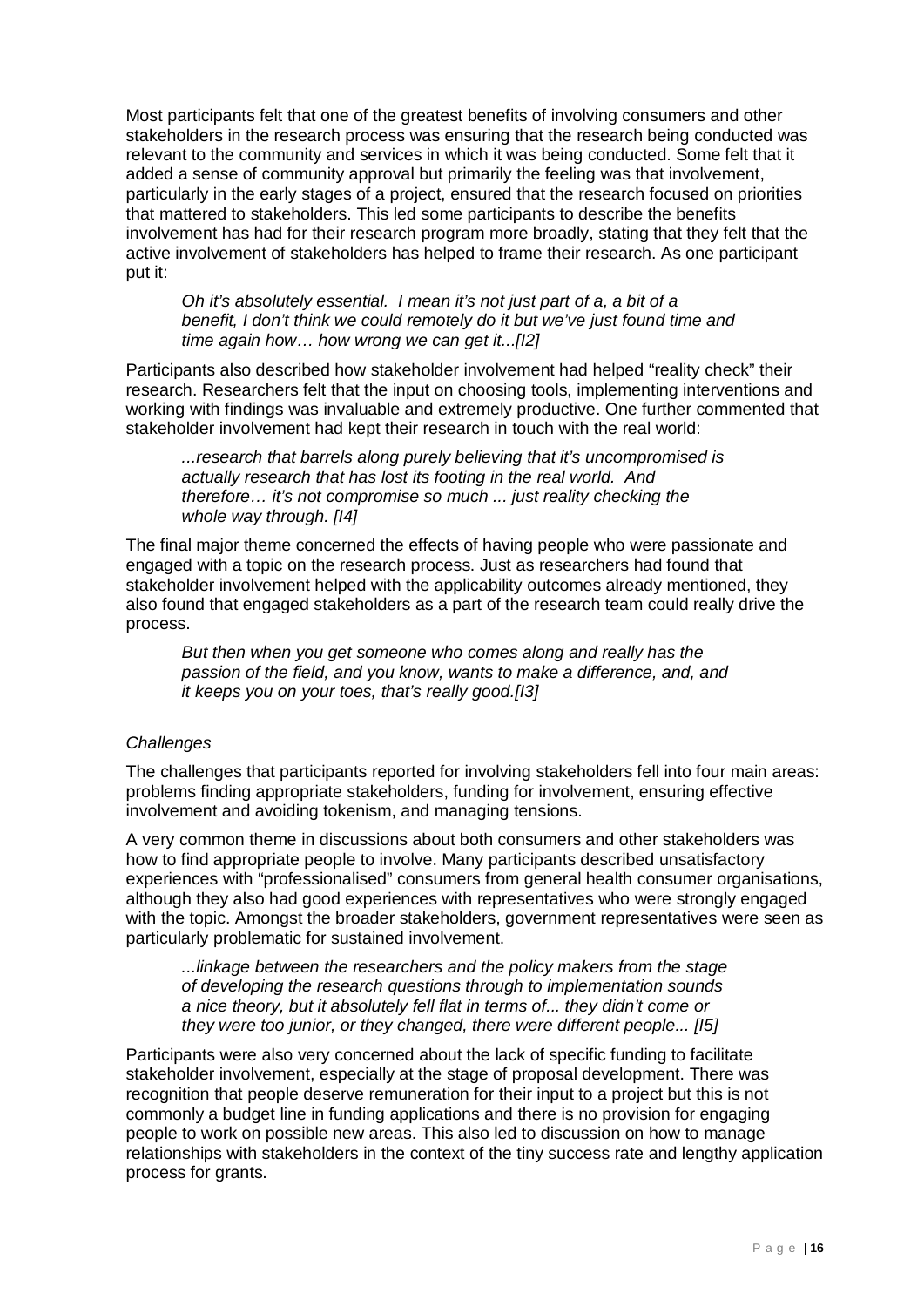*How to get them involved when you haven't got any money to pay them before you get project funding can be difficult. If they have this thing that they have to be paid, even if you haven't got, you know, the likelihood of being funded might be 20 percent. How do you engage them then? That can be a bit tricky. [I3]*

There were many references to the challenges of ensuring effective involvement and avoiding tokenism. Researchers were concerned about wasting the time of people who had committed to being involved in processes such as reference groups but who struggled to provide input. However, they were also concerned that involvement could take the research off track or that the input offered would be too generic, contrasting with the passionate consumer described under benefits.

*...it would probably span what I've, you know, said from the, the not that productive, professional person who comes along to meetings and you*  pay them and it's all fairly sterile in a way. Versus the other one where *you've got this person who's just making a huge contribution, and enhancing the whole way everything's done. Yeah. And so it's about the two way-ness of it. I think...It, it's better if it's, if it's mutually beneficial, and, the person's engaged, passionate, shares that interest. [I3]*

The final area of challenge related to managing tensions when involving stakeholders in the research process. This included tensions between stakeholder groups with existing power relationships, such as the inclusion of doctors on a project about nurses, and tensions over changes that stakeholder groups wanted to make to the research process that were not possible or appropriate.

*... the members of the steering committee felt that they should be really deciding the detail of the research methods and so on, and that created a little bit of a problem for us, it got a bit out of control, at one point we had to kind of have a bit of a discussion with them about that because you know, there was… there were things that were negotiable and there were things that weren't…For example you know they wanted to change the wording in a questionnaire that was based on a validated instrument.[I2]*

#### *Potential solutions that APHCRI could address*

The final question asked was whether participants had suggestions for steps APHCRI could take to help facilitate stakeholder involvement in APHCRI Network research. The majority of participants responded that as a research funder, APHCRI could take a lead role in providing funding for stakeholder involvement. This included suggestions for a specific budget line within funding Streams and Centres of Excellence for involvement activities and the possibility of developing very small seed funding grants to encourage collaborative development of proposals for larger grant rounds. Participants also felt that providing or facilitating access to training and resources for researchers on effective involvement techniques and other stakeholders on research methods and rigour were possible areas where APHCRI could establish a role. Some researchers felt APHCRI may be in a position to help develop relationships with stakeholder groups such as consumer organisations but others felt this may be more effective if done at the level of the individual research organisations throughout the Network. One stakeholder group where APHCRI has a role, already mentioned as a challenge to engage, was government stakeholders.

*I think historically the most important thing that APHCRI has done, particularly with some of the systematic reviews has been to try and encourage engagement of the Commonwealth department with these projects, and I think that still is very important and very difficult I might add. [I2]*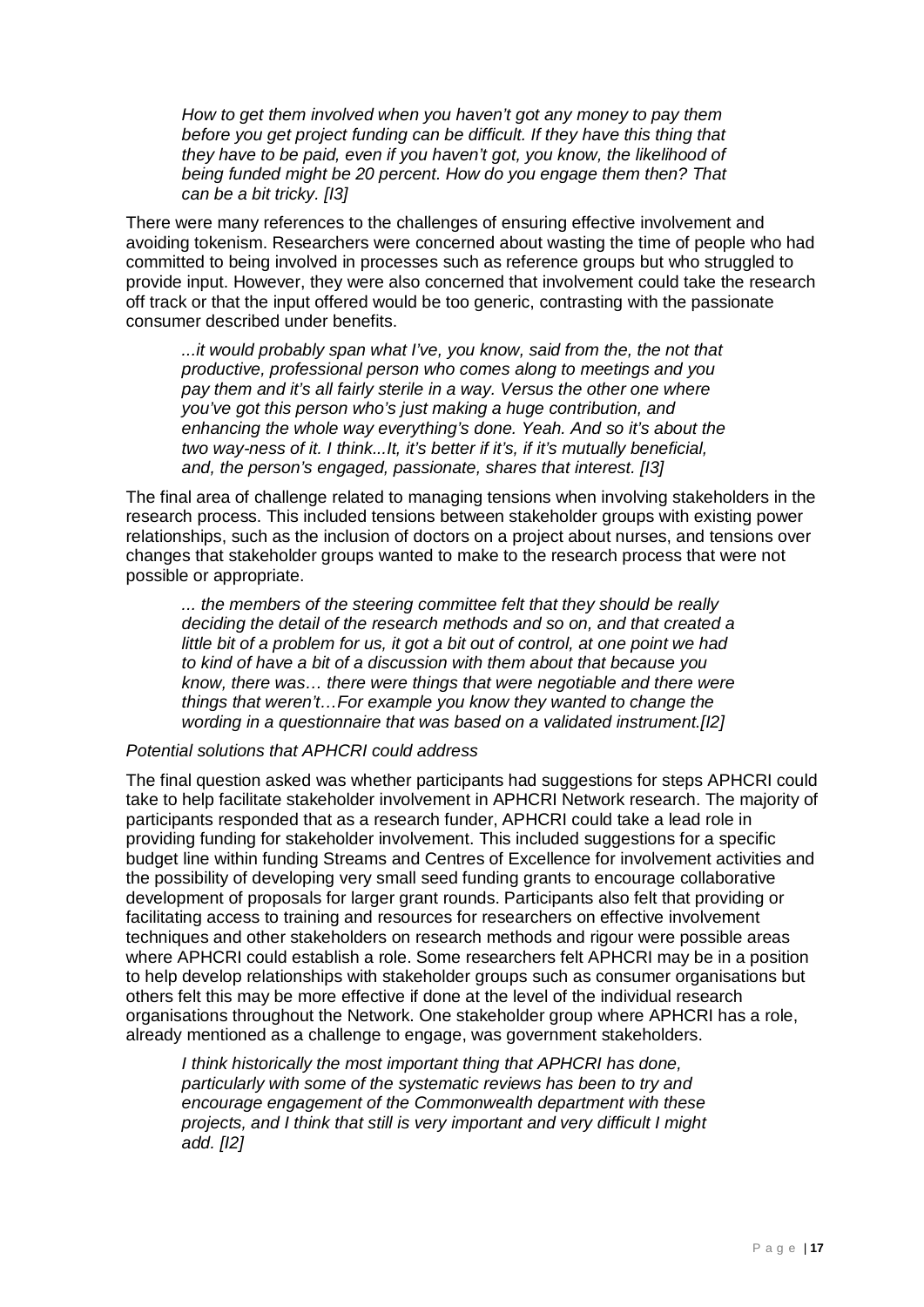Finally, the suggestion was raised that APHCRI develop an evaluation framework for both the Network researchers and the Research Advisory Board to assess the success of involvement both in terms of the experiences of all stakeholders and the outcomes of the research. However, it was noted that such a framework would need first need to identify what constitutes success.

# 2.3 CONCLUSION

<span id="page-17-0"></span>The results of this small audit of APHCRI funded research support the findings of the literature review of consumer involvement more generally as discussed in Part 1. Primary health care researchers support the active involvement of stakeholders in research to maximise relevance and applicability but sometimes struggle with enabling effective engagement. They see the potential role of APHCRI as a source of training, facilitator of relationships with stakeholder groups and especially to provide leadership on designated funding for involvement activities. Recommendations for how these suggestions could be implemented in the APHCRI Network are discussed in Part 5.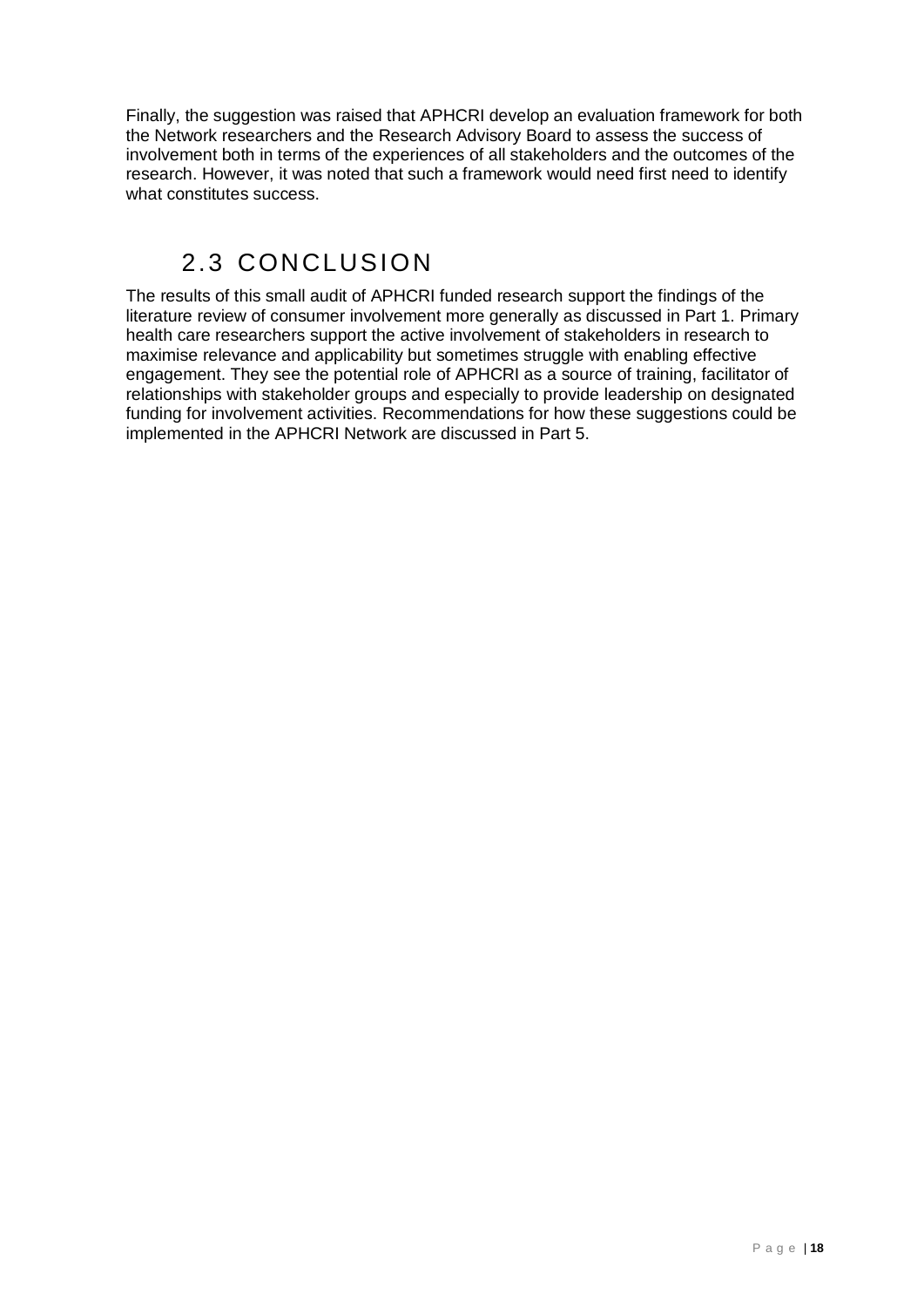### <span id="page-18-0"></span>**Part 3. Training workshops with primary health care researchers**

# <span id="page-18-1"></span>3.1 COMMISSIONED TRAINING WORKSHOPS

Two training workshops for researchers were conducted in the week of 11-15 April, facilitated by Anne McKenzie and Bec Hanley, the authors of the 'Green Book'. The workshops were attended by a total of 30 people: 13 invited from the APHCRI network and 17 participants from other organisations who paid to attend. The participants represented universities and research institutes from five states (ACT, NSW, Vic, Qld, WA), health service providers, government and the Healthcare Consumers Association of the ACT (HCCA).

The core material consisted of practical tools, methods and exercises to encourage workshop participants to think critically about consumer involvement in research, delivered by the facilitators. This was supplemented by case study presentations on a researcher's perspective (Dr Michelle Banfield, APHCRI Research Fellow), consumer's perspective (Adele Stevens, HCCA), ethics (Prof Mandy Thomas, Pro Vice Chancellor (Research) and Chair of Human Research Ethics Committee, ANU) and resources available through consumer organisations (Deborah Smith, Consumers' Health Forum). One of the participants, an Indigenous researcher, presented information on her research in the second workshop. The workshop format was highly flexible, allowing significant opportunity for discussion amongst participants, questions and clarification for the facilitators and work shopping of real life issues.

### <span id="page-18-2"></span>3.2 EVALUATION

The feedback received from participants was extremely positive both during the workshops and in subsequent communication. People enjoyed the dynamic facilitators and varied program and continue to report that they have had a "paradigm shift" in the way they think about their research. Participants are promoting the workshops to their colleagues and encouraging APHCRI to run further workshops in the future. APHCRI Network members who were unable to attend the April workshops due to other commitments have also indicated interest in future workshops. The facilitators have indicated interest in an ongoing collaboration with APHCRI.

# <span id="page-18-3"></span>3.3 STREAM WORKSHOPS

In addition to the formal training provided through the facilitated workshops, researchers in the 2011 Interdisciplinary Research Stream have received brief training and support for implementation of the proposed flexible model of stakeholder involvement (see part 4). In December 2010, researchers from this Stream were introduced to the principles of consumer involvement in research and briefed on the proposed flexible model. Research groups participated in an exercise designed to encourage thought on who they may involve in their research, the stages of research at which people may be involved, and the level or degree of involvement that might be appropriate. As the researchers already had welldeveloped research plans by this time, it was not expected that significant modifications to incorporate involvement would be made before the research commenced. However, it was extremely encouraging to hear reports from the research groups at the progress workshop in May 2011 that the researchers had continued to consider stakeholder involvement in their research proposals since the December introduction, and had made efforts to modify their research protocols to include some level of involvement and/or consumer perspectives.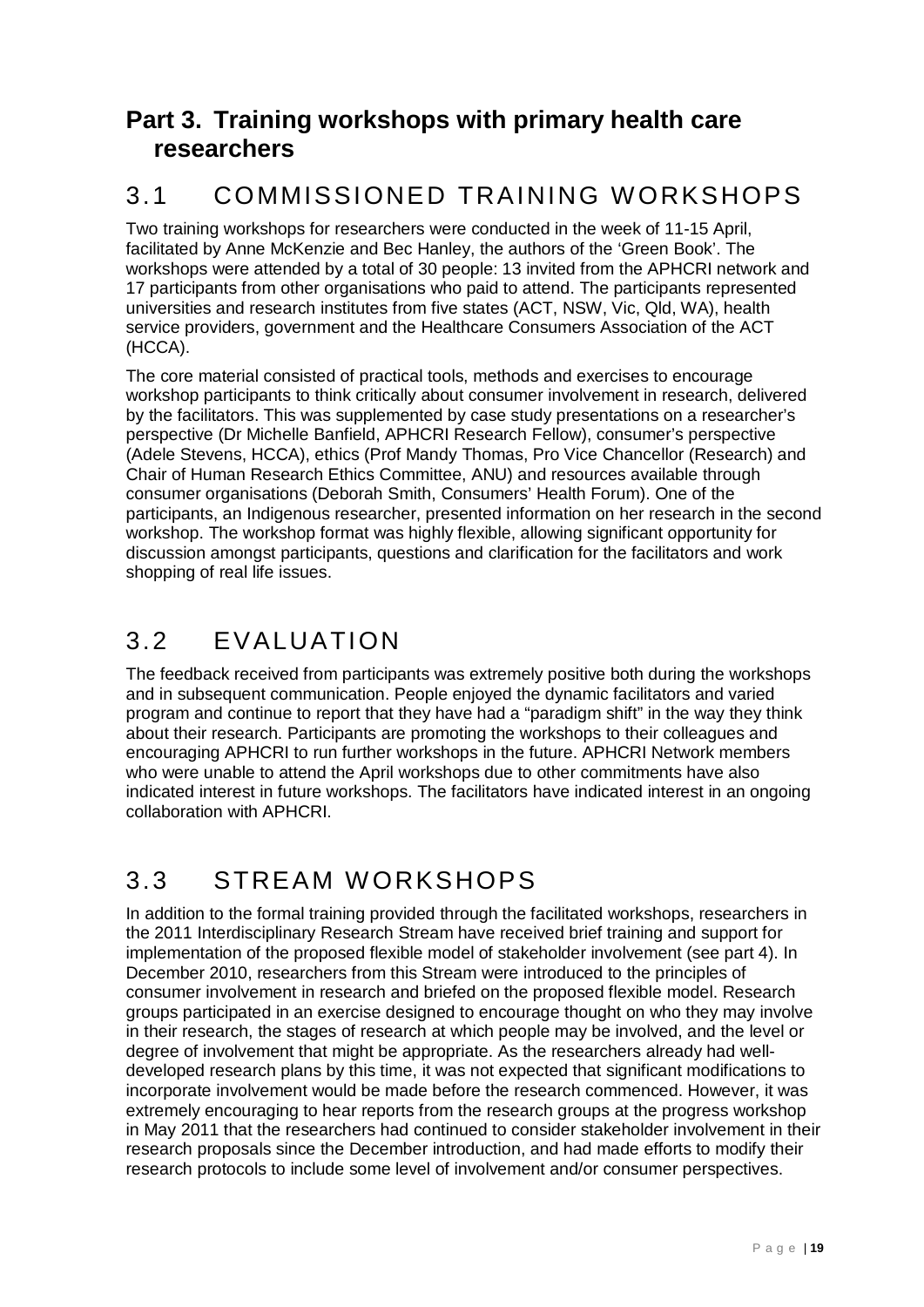### <span id="page-19-0"></span>**Part 4. Proposed model of involvement**

### <span id="page-19-1"></span>4.1 RATIONALE

As outlined in Parts 1 and 2 of this report, primary health care research is well suited to consumer and community involvement in the research process and there are a number of stakeholder groups who have an interest in being included. In line with APHCRI's strategic goals concerning the uptake of evidence and the development of strategic partnerships, many of these groups are already often included in reference groups and steering committees on projects throughout the APHCRI Network. The majority of projects throughout the APHCRI Network have had consultation with various primary health care professionals and policy advisers to some degree but it has not been as common to include consumers in these processes and as discussed in section 2.2, researchers have not felt confident facilitating the participation of consumers who were involved. It is clear that an approach to a framework for involvement in APHCRI research therefore needs to support ongoing contributions from practice and policy stakeholders whilst also developing the role of consumers as equal contributors. This will seat consumer involvement within the existing strategic framework of APHCRI and establish consumers' right to an equal "seat at the table".

### <span id="page-19-2"></span>4.2 MODEL

Dr Elspeth MacDonald has developed a flexible model of involvement for practice-based research networks that was designed to facilitate involvement of various stakeholders in a health research project. She is very enthusiastic about its adaptation for primary health care research and use in the APHCRI Network.

The model has three dimensions which when combined, form an easy to use matrix that allows researchers to plan the involvement of stakeholders at the initiation of the project. The model is designed to break planning into manageable pieces and move away from black and white thinking such as "involve or not".

The three dimensions are:

- The stakeholders to involve:
- The stages of the research at which they will be involved; and
- The level of involvement for each stakeholder group at each stage.

#### <span id="page-19-3"></span>**Stakeholders**

The variety of stakeholders with an interest in actively participating in primary health care research has variably been conceptualised as a puzzle with interlinking pieces or a wheel in the style of a pie graph (Figure 2), both requiring all pieces (stakeholders) to be included to make a whole. The proposed model encourages researchers to think about which groups may wish to play an active role in a research project when they are formulating ideas and ideally develop those ideas in conjunction with the stakeholders. So, for example, if developing a proposal to look at the development of chronic



**Figure 2. The stakeholder wheel (reproduced with permission from [\(1\)](#page-26-19))**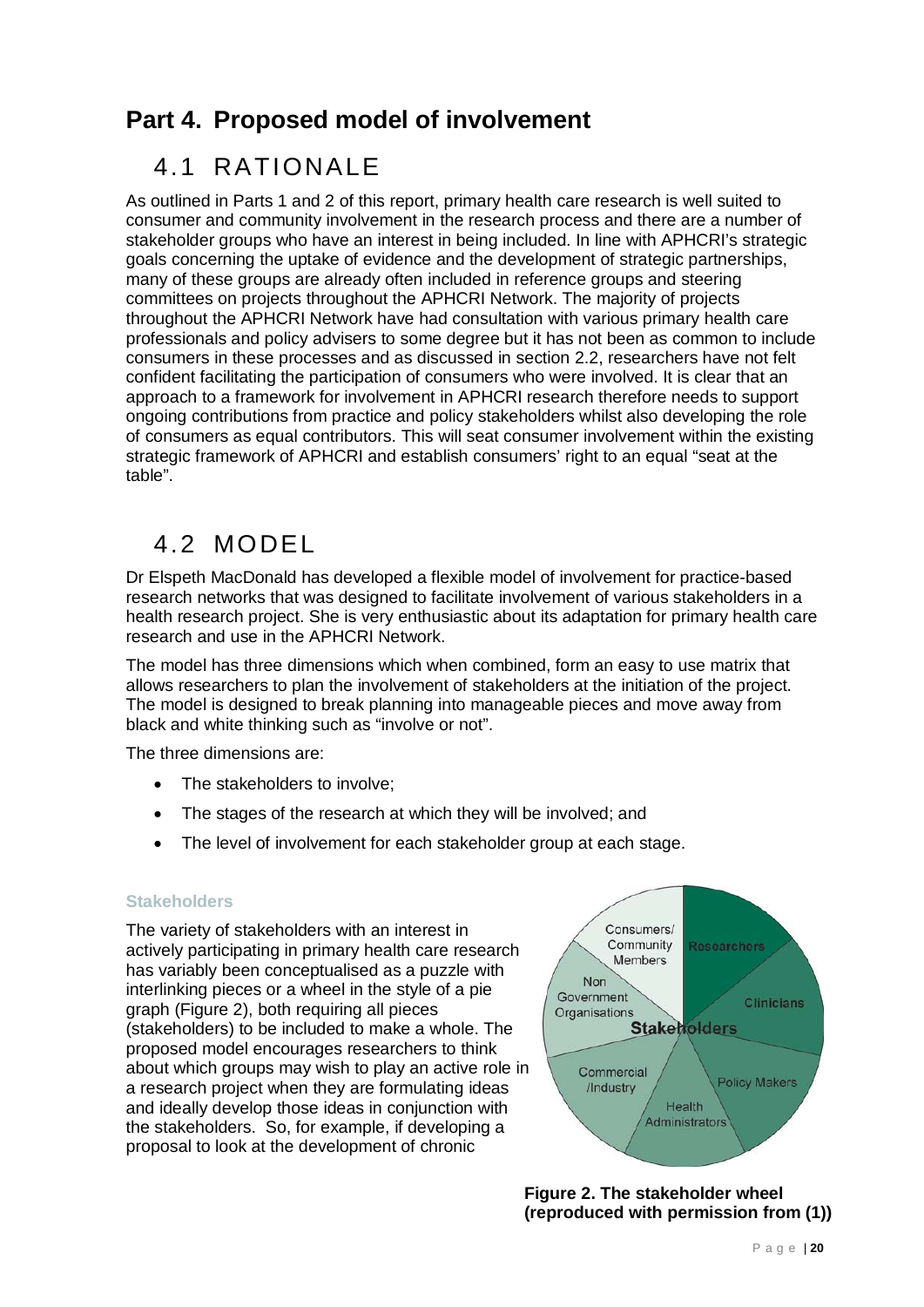disease management plans and team care arrangements in order to inform policy developments in this area, relevant stakeholders might include GPs, practice nurses, practice managers, allied health professionals, policy advisers and decision makers, and consumers. The latter may include trained representatives from organisations such as Healthcare Consumers Association but it may also include consumers without formal training but who have personal experience with the issue under investigation. By considering and consulting with stakeholders *early* in the process, a solid basis for relevant research with greater likelihood of uptake is established.



<span id="page-20-0"></span>**Stages of research**

**Figure 3. The research cycle (adapted from [\(2\)](#page-26-1))**

The second dimension of the model follows what the NHMRC term the "quality" improvement cycle" for research [\(2\)](#page-26-1). As illustrated in Figure 3, the cycle identifies the broad stages of the research process, all of which offer specific opportunities for stakeholder involvement. The stages are not exhaustive or necessarily mutually exclusive, but they offer a guide to the research process which may be more useful than thinking of a project as a whole entity. The NHMRC offer some suggestions on putting involvement into practice at each stage and the responsibilities or questions that researchers and other stakeholders may wish to address [\(2,](#page-26-1) [9,](#page-26-8) [12\)](#page-26-17). Anne McKenzie has further developed extensive materials targeting specific strategies for each of these research stages, offering practical tools and ideas to guide planning (see [\(4\)](#page-26-3) and www.involvingpeopleinresearch.org.au).

#### <span id="page-20-1"></span>**Level of involvement**

The final dimension of the proposed model is the level of involvement of each stakeholder group. As described in Part 1, the involvement literature often describes involvement as a ladder from low to high or along a continuum. As illustrated in Figure 4, the current model draws on the idea of a continuum, with the addition of markers indicating the amount of involvement. The markers can be easily transferred to the planning matrix as discussed in the next section.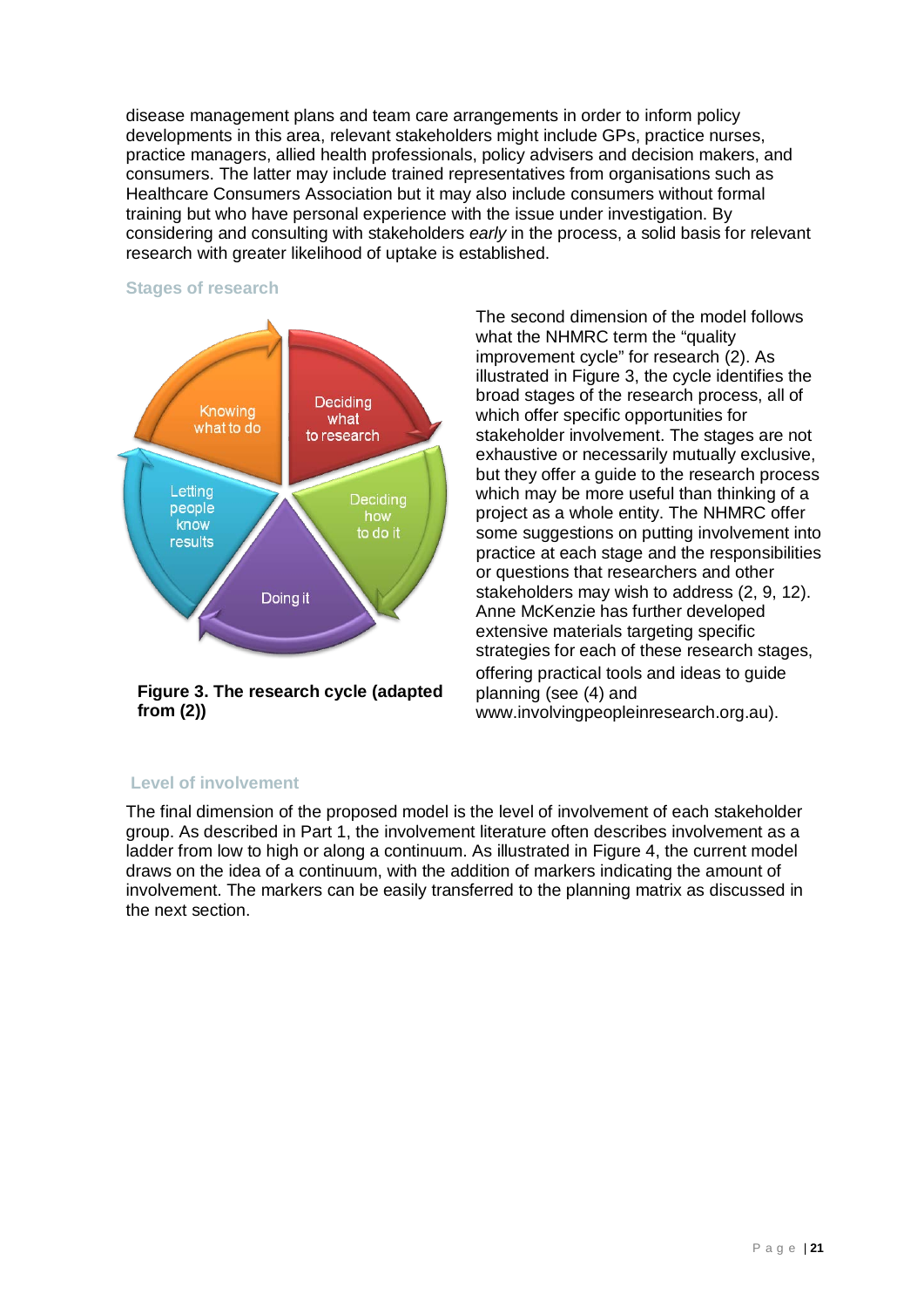

#### **Figure 4. Continuum of involvement**

The original model as developed by Dr MacDonald includes stars as markers as illustrated, but these may be misinterpreted as value judgments (e.g., five stars are better than four stars) when in fact the markers simply illustrate the increasing amount of involvement. Feedback from attendees at the Consumers Reforming Health Conference, at which the proposed model was presented, agreed that a different marker such as a dot may help dispel this.

#### <span id="page-21-0"></span>**The model matrix**

When the first two dimensions of the proposed model are combined, they form a blank table matrix into which research planners can insert the level of involvement markers to complete the plan of involvement in their project (Figure 5).

### **Stakeholders**

| Deciding what to research          |  |  |
|------------------------------------|--|--|
| Deciding how to do it              |  |  |
| Doing it                           |  |  |
| Letting people know the<br>results |  |  |
| Knowing what to do next            |  |  |

#### **Figure 5. Stakeholder involvement matrix**

#### <span id="page-21-1"></span>**An example**

Stages

Figure 6 represents a fictitious example of how a completed plan for a project with a service focus may look. In this example, there is joint planning between all stakeholder groups when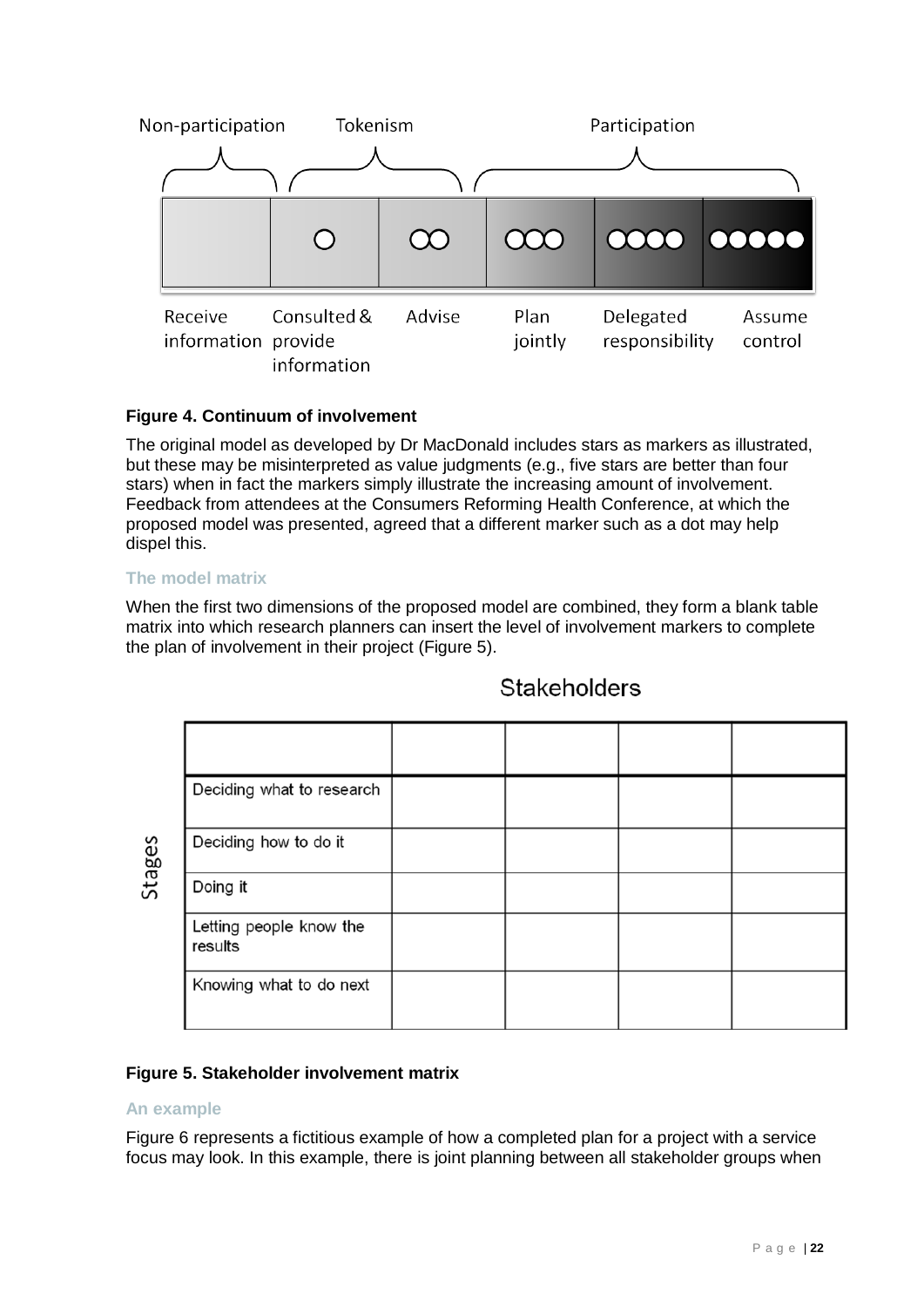deciding what to research. This might include asking stakeholders to identify practice and/or policy problems consistent with a Stream theme and assist in developing the proposal.

Researchers have greater responsibility for deciding on methods and carrying out the project in this plan, with some consultation and advice from stakeholders. If a project is methodologically complex, it may not be practical to have a greater degree of involvement of non-researchers at these stages of research, but it is still important to seek advice on issues such as data collection methods that are sensitive to participants and the acceptability of information sheets. A recent study on clinical trial information sheets in the UK found that 66% of participants showed understanding of all aspects of the trial when provided with an information sheet revised by consumers, compared with only 15% of participants given the original sheet [\(14\)](#page-26-11).

Consumers and practitioners have more responsibility when the research findings are disseminated in the example plan. This is a key way to effect broad dissemination of results for translation into effective practice. Stakeholders could help collate the study findings in a format that is accessible to other professionals or consumers and facilitate actions such as distribution to networks and presentations to stakeholder groups.

Completing the cycle (and beginning a new cycle) with decisions on the next steps such as implementation plans and further research is again a joint planning process. This stage is particularly amenable to actions such as roundtable discussions and interactive workshops. However, care must be taken to ensure that power imbalances and tensions are skillfully managed by including more than one representative of disempowered groups like consumers and possibly the use of a professional facilitator.

|                                    | Consumers | Practitioners | Policy advisers | Researchers |
|------------------------------------|-----------|---------------|-----------------|-------------|
|                                    |           |               |                 |             |
| Deciding what to do                |           |               |                 |             |
| Deciding how to do<br>it           |           |               |                 |             |
| Doing it                           |           |               |                 |             |
| Letting people know<br>the results |           |               |                 |             |
| Knowing what to do                 |           |               |                 |             |

#### **Figure 6. Example stakeholder involvement plan**

A key feature of the proposed model is flexibility. Researchers are not constrained by applying one level of involvement to their entire project or to all the involved stakeholders. Further, we suggest the APHCRI policy allow the plan to be modifiable throughout the course of the research if necessary. For example, if consumers showed particular interest in data collection and capacity existed to train them, it would be possible to update the above plan to reflect delegated responsibility for consumers in carrying out the research.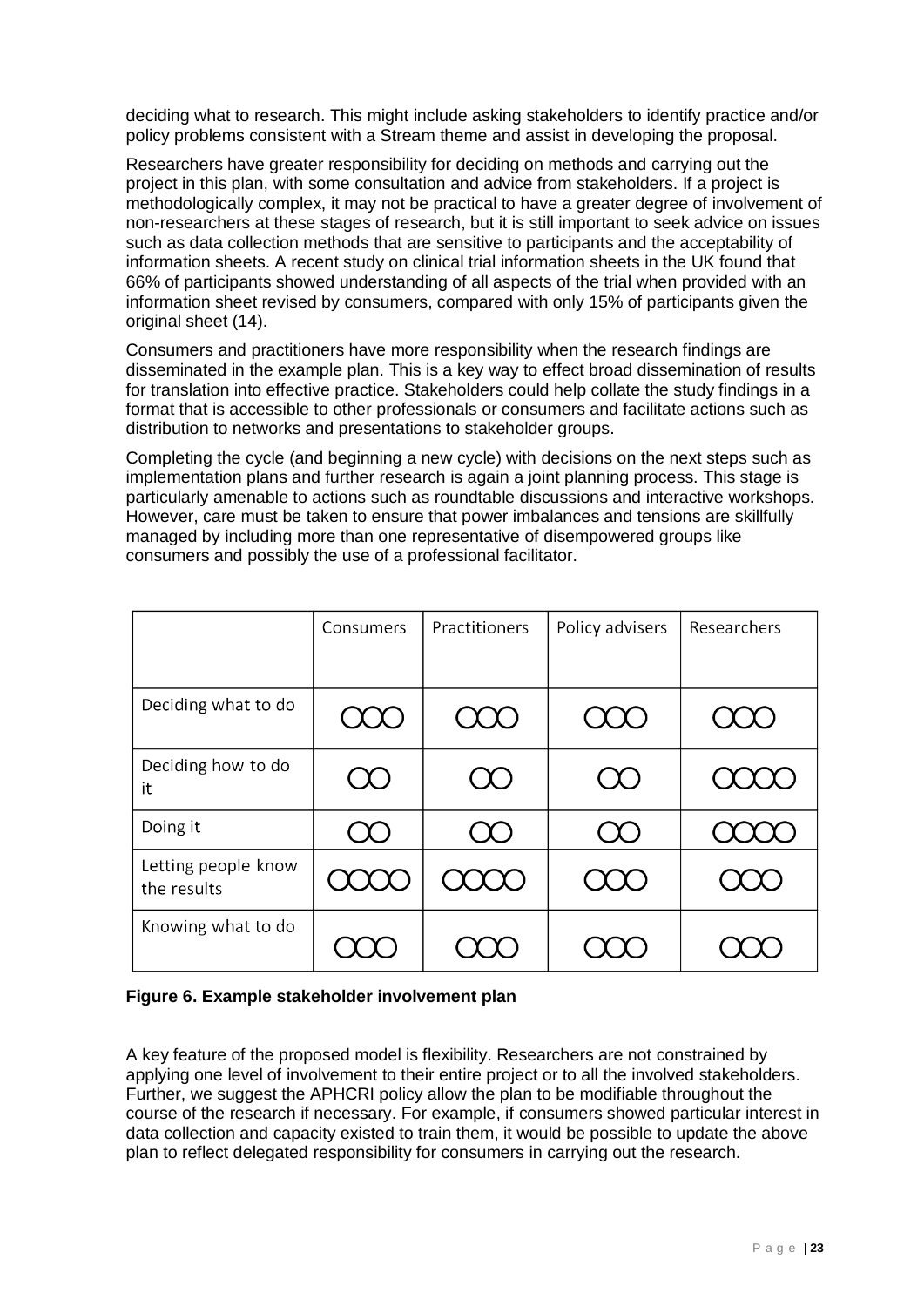Finally, the proposed model is designed to encourage researchers to think about their own capabilities in managing the involvement process and design a project that maximizes the opportunity of all to succeed. As discussed in Section 2.2, researchers strongly support stakeholder involvement in research but many feel they do not have sufficient experience and skills to undertake higher level involvement such as employing a consumer researcher. The proposed model allows these researchers to start with involvement in specific parts of their research and build on their successes in a continual cycle of improvement and extension.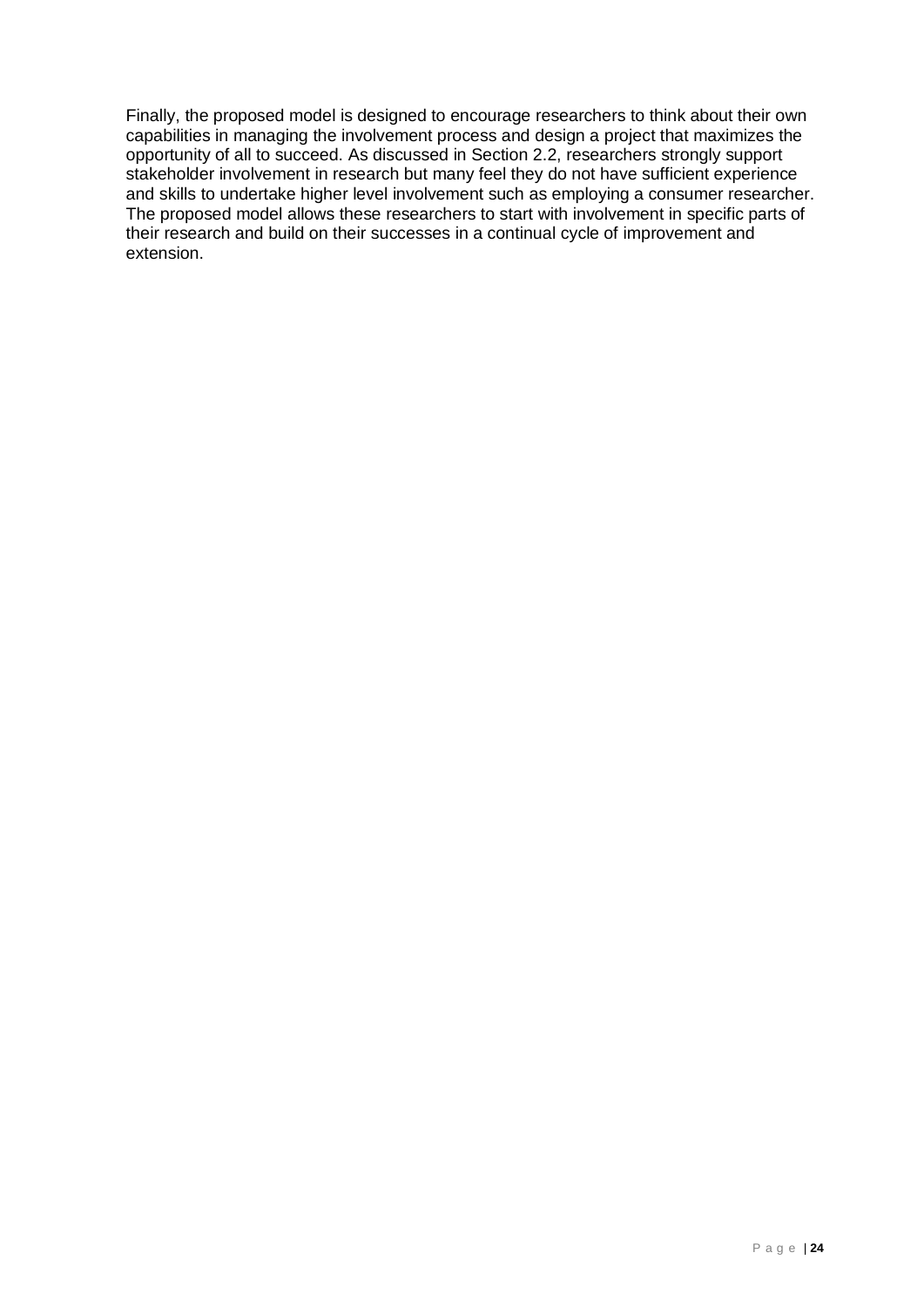# <span id="page-24-0"></span>**Part 5. Conclusion and recommendations**

It is clear from the work conducted for this project that primary health care researchers are both ready and willing to increase consumer involvement in their research and that a solid base of broader stakeholder involvement already exists, on which we can build. Further, there is extensive literature around the ways to increase consumer involvement and a number of groups around the world working on frameworks for practical application of the knowledge.

Notable in Australia is the work of Anne McKenzie and colleagues at the University of Western Australia and Telethon Institute for Child Health. Anne's training workshop for researchers has now been delivered to over 200 researchers throughout Australia and she has recently launched a website, [www.involvingpeopleinresearch.org.au](http://www.involvingpeopleinresearch.org.au/) that is designed to be a central resource hub for tools and information on active involvement of consumers in research. Anne has expressed keen interest in incorporating the flexible stakeholder model proposed in this report into her training and resources. We have also had preliminary discussions about the possibility of ongoing collaboration between APHCRI and the Involving People in Research group to develop minimum standards for involvement, develop and deliver training and develop evaluation materials both for grant assessment and evaluation of the progress and success of involvement in funded projects.

# <span id="page-24-1"></span>5.1 RECOMMENDATIONS

#### <span id="page-24-2"></span>**Policies and documentation**

- Develop a clear policy and minimum standards for consumer involvement in APHCRI Network research, within the framework of broader stakeholder involvement. Anne McKenzie has already offered the policy developed for UWA/Telethon as a basis and has minimum standards under development that she would like to finalise collaboratively. Given the scope and flexibility of the proposed model some level of involvement should be expected on all research.
- Produce quidelines on the proposed model of involvement, to be used in conjunction with the minimum standards when applying for funding.
- Develop evaluation guidelines for the RAB and ERC to assess proposed involvement in grant applications. Wright et al [\(21\)](#page-27-1) have published appraisal guidelines that could be adapted for use in the APHCRI context. The weight that stakeholder involvement carries as a part of overall assessment should also be decided.
- Draft reporting guidelines for the process and outcomes of involvement in funded research. These could be based on the application evaluation guidelines along with measures of stakeholder experiences.
- Develop a strategic plan for implementation of the policy and standards.

All of the policy documentation should be finalised in collaboration with APHCRI stakeholder groups, including the RAB, primary health care researchers, practice and policy stakeholders and consumer representatives. Some consultation on the feasibility and acceptability of the model has already occurred through a presentation at the Consumers Reforming Health conference. This conference was attended by health practitioners, researchers, consumers and policy representatives and the feedback was extremely positive. Further feedback could be gained by inviting email comment on draft electronic documents and by convening one or more discussion groups. Documentation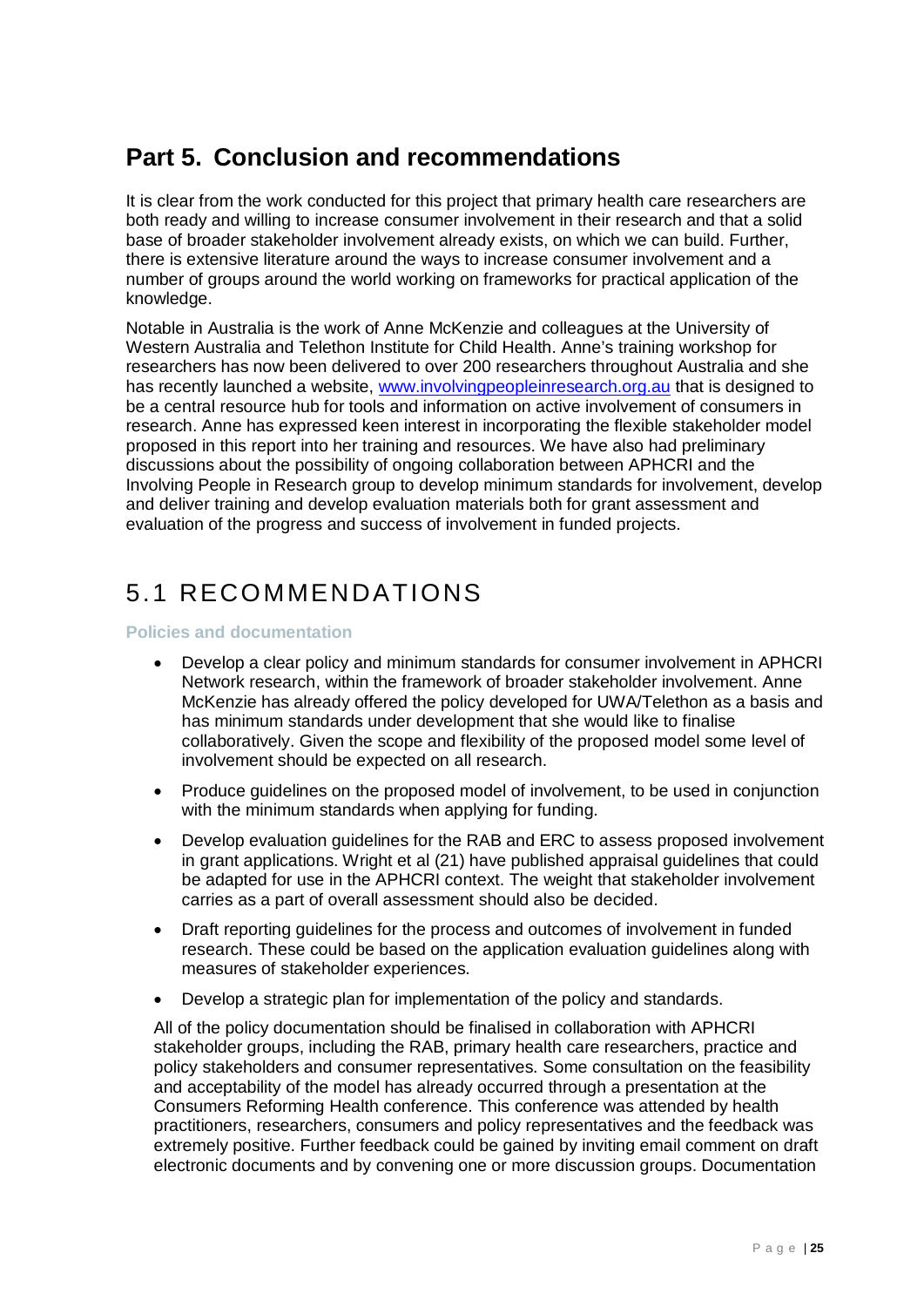should also be reviewed on a semi-annual basis at the conclusion of funding rounds in a constant quality improvement cycle.

#### <span id="page-25-0"></span>**Training**

- Ongoing access to training for researchers is strongly recommended. A primary issue impeding effective involvement at present is a lack of confidence about how to do it, but researchers who have already attended training have found it overwhelmingly positive and very useful. Anne McKenzie runs training in Western Australia on a semi-regular basis as a part of the UWA summer school program. A possible approach may be for APHCRI to support one or two representatives of new research teams (CRE and Stream) to attend these workshops. Alternatively we could consider commissioning further workshops to be conducted on the East coast and the development of in-house training.
- Access to training on research methods for non-researchers would also be beneficial. A number of consumer organisations run this type of training so it may be feasible to simply assemble a list of available programs to which researchers can direct interested stakeholders. However, programs run through organisations such as the Cancer Council may have a focus on methods such as clinical trials and may not address research methods most commonly used in primary health care and health services research. A future consideration could be the development of a short in-house orientation program specific to primary health care and health services research.

#### <span id="page-25-1"></span>**Funding**

- Consideration should be given to the inclusion of a specific budget item within funding applications for stakeholder involvement activities. For example, the 2011 Stream Funding Expression of Interest form asked applicants to identify engagement with consumers; this could be followed up in the full applications with space to provide specific costing on the identified activities and reporting on expenditure.
- Future strategic planning could also explore a competitive seed funding process that provides very small grants for the specific purpose of engaging stakeholders in the development of proposals for larger grants.

#### <span id="page-25-2"></span>**Resources**

It was originally proposed that APHCRI develop an online resource hub for involvement in research. Whilst it will still be necessary to develop a repository of the policy, standards and guidelines, the work of providing practical tools and links to external resources is already being conducted by the Involving People in Research group. The process of establishing reciprocal links between the APHCRI website and [www.involvingpeopleinresearch.org.au](http://www.involvingpeopleinresearch.org.au/) has already been initiated.

#### <span id="page-25-3"></span>**Links and collaborations**

- Ongoing collaboration with the Involving People in Research group to share resources, develop and deliver training and form a national alliance committed to consumer involvement in research would rapidly progress APHCRI's role and standing in the consumer involvement community.
- Some links with organisations such as Consumers' Health Forum and the Healthcare Consumers Association of the ACT have already been established. It may be within APHCRI's scope to initiate contact with all of the state-based consumer organisations as a first step, but researchers should be encouraged to develop their own ongoing relationships with contacts in these groups.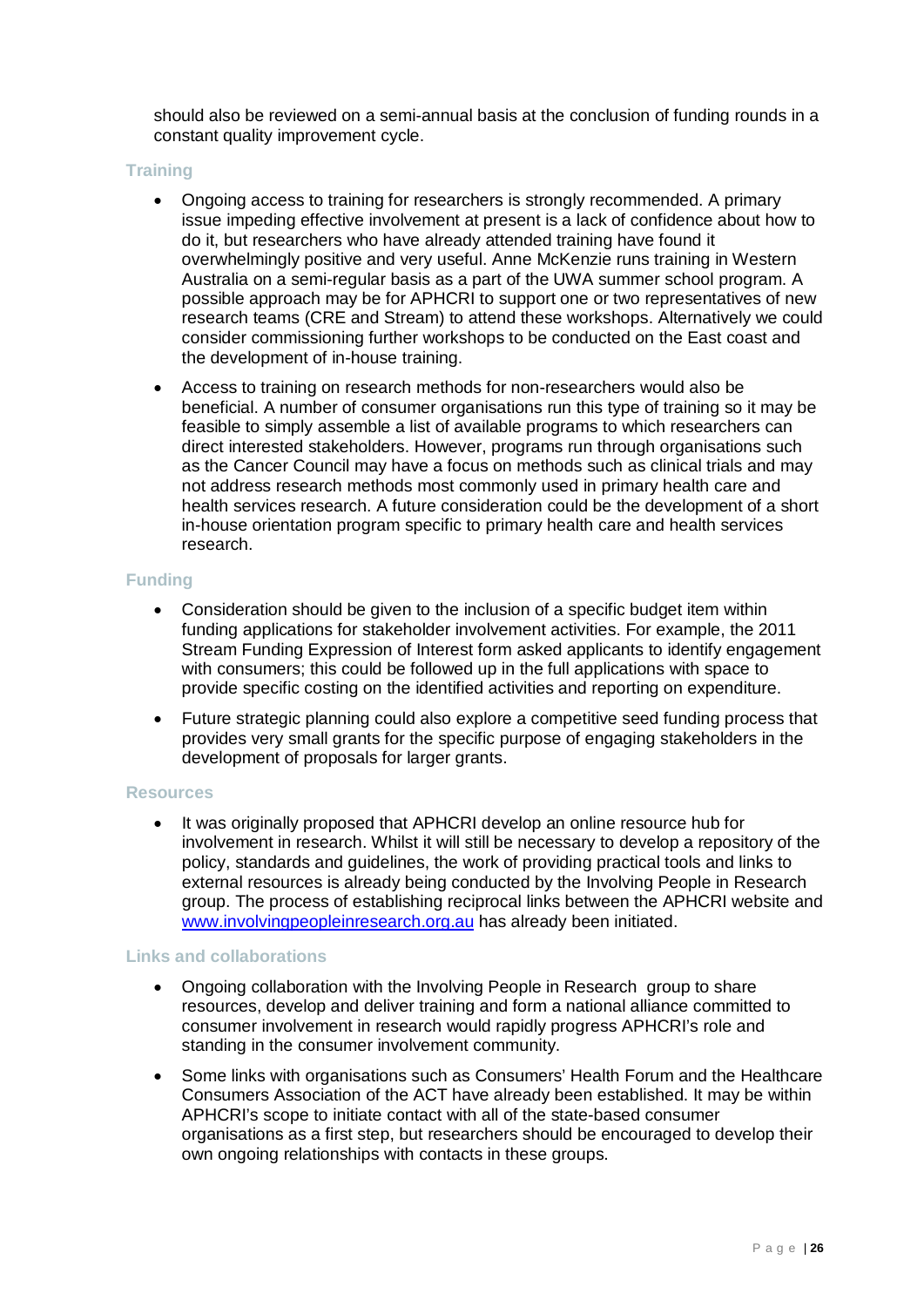### <span id="page-26-0"></span>**Part 6. References**

<span id="page-26-19"></span>1. McKenzie A. Consumer and Community Participation Fact Sheet T01: Stakeholder Wheel. Perth: University of Western Australia School of Population Health and Telethon Institute for Child Health; 2011.

<span id="page-26-1"></span>2. National Health and Medical Research Council and Consumers' Health Forum of Australia. Statement on Consumer and Community Participation in Health and Medical Research. Canberra: Commonwealth of Australia; 2002.

<span id="page-26-2"></span>3. Yen L, Kalucy L, Ward N, Katterl R, McIntyre E, Patterson S. Stocktake of primary health care research in Australia. Canberra: Australian Primary Health Care Research Institute. 2010.

<span id="page-26-3"></span>4. McKenzie A, Hanley B. Consumer and community participation in health and medical research: A practical guide for health and medical research organisations. Perth: University of Western Australia,

Telethon Institute for Child Health; 2007.

<span id="page-26-4"></span>5. TwoCan Associates. Getting it right for service users and carers. Getting it right for research. How to decide whether to help researchers find people to take part in research. Hove: TwoCan Associates 2008.

<span id="page-26-5"></span>6. Boote J, Telford R, Cooper C. Consumer involvement in health research: a review and research agenda. Health Policy. 2002;61(2):213-36.

<span id="page-26-6"></span>7. Tuffrey-Wijne I, Butler G. Co-researching with people with learning disabilities: an experience of involvement in qualitative data analysis. Health Expectations. 2009;13:174-84.

<span id="page-26-7"></span>8. Staley K. Exploring impact: Public involvement in NHS, public health and social care research. Eastleigh: INVOLVE, 2009.

<span id="page-26-8"></span>9. National Health and Medical Research Council. Keeping research on track: A guide for Aboriginal and Torres Strait Islander peoples about health research ethics. Canberra: Australian Government; 2005.

<span id="page-26-9"></span>10. Council of Public Representatives. Report and recommendations on public trust in clinical research. Bethesda: National Institutes of Health, 2005.

<span id="page-26-10"></span>11. Barnard A, Carter M, Britten N, Purtell R, Wyatt K, Ellis A. The PC11 Report Summary: An evaluation of consumer involvement in the London Primary Care Studies Programme. Hampshire: INVOLVE, 2005.

<span id="page-26-17"></span>12. National Health and Medical Research Council and Consumers' Health Forum of Australia. A model framework for consumer and community participation in health and medical research. Canberra: Commonwealth of Australia; 2005.

<span id="page-26-13"></span>13. TwoCan Associates. A criticial assessment of the development of patient and public involvement in the UK Clinical Research Collaboration: Lessons learned. London, 2009.

<span id="page-26-11"></span>14. Knapp P, Raynor D, Silcock J, Parkinson B. Can user testing of a clinical trial patient information sheet make it fit-for-purpose? - a randomised controlled trial. BMC Medicine. 2011;9:89.

<span id="page-26-12"></span>15. Ward PR, Thompson J, Barber R, Armitage CJ, Boote JD, Cooper CL, et al. Critical perspectives on 'consumer involvement' in health research: Epistemological dissonance and the know-do gap. Journal of Sociology. 2009 December 16, 2009.<br>16. TwoCan Associates. An evaluation of the process and impar-

<span id="page-26-14"></span>TwoCan Associates. An evaluation of the process and impact of patient and public involvement in the advisory groups of the UK Clinical Research Collaboration. London, 2009.

<span id="page-26-15"></span>17. Griffiths K, Christensen H, Barney L, Jenkins A, Kelly C, Pullen K. Promoting consumer participation in mental health research: A national workshop. Canberra: Centre for Mental Health Research, 2004.

<span id="page-26-16"></span>18. World Health Organization. Bridging the "Know-Do" Gap: Meeting on Knowledge Translation in Global Health. Geneva, 2006.

<span id="page-26-18"></span>19. Lockey R, Sitzia J, Gillingham T, Millyard J, Miller C, Ahmed S, et al. Training for service user involvement in health and social care research: a study of training provision